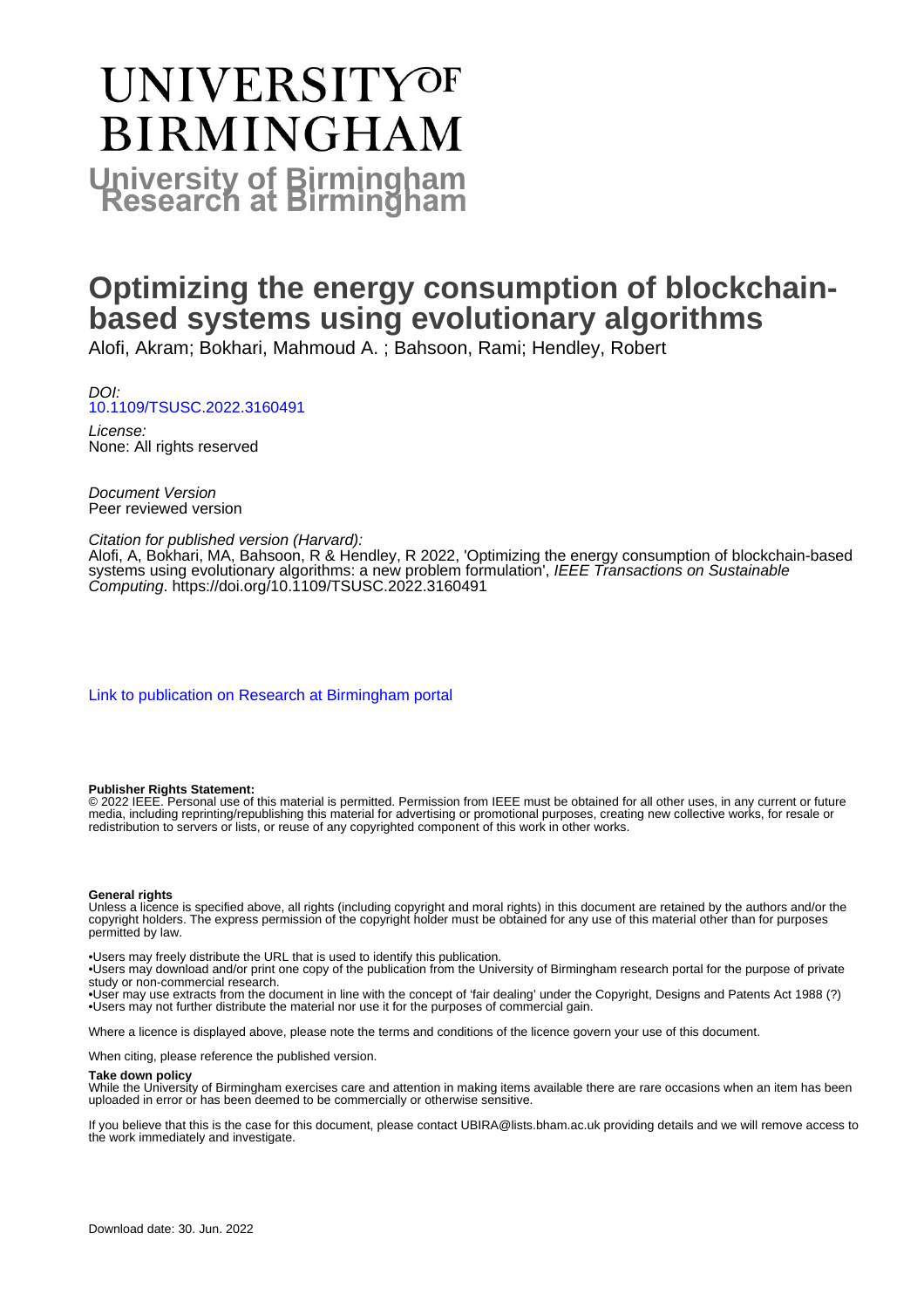## Optimizing the Energy Consumption of Blockchain-based Systems Using Evolutionary Algorithms: A New Problem Formulation

Akram Alofi, Mahmoud A. Bokhari, Rami Bahsoon and Robert Hendley

**Abstract**—Blockchain technology has gained recognition in industrial, financial, and various technological domains for its potential in decentralizing trust in peer-to-peer systems. A core component of blockchain technology is a consensus algorithm, most commonly Proof of Work (PoW). PoW is used in blockchain-based systems to establish trust among peers; however, it does require the expenditure of an enormous amount of energy that affects the environmental sustainability of blockchain-based systems. Energy minimization, whilst ensuring trust within blockchain-based systems that use PoW, is a challenging problem. The solution has to consider how energy consumption can be minimized without compromising trust, whilst still ensuring, for instance, scalability, security, and decentralization. In this paper, we represent the problem as a subset selection problem of miners in a blockchain-based system. We formulate the problem of blockchain energy consumption as a Search-Based Software Engineering problem with four objectives: energy consumption, carbon emission, decentralization, and trust. We propose a model composed of multiple fitness functions. The model can be used to explore the complex search space by selecting a subset of miners that minimizes the energy consumption without drastically impacting the primary goals of the blockchain technology (i.e., security/trustworthiness and decentralization). We integrate our proposed fitness functions into five evolutionary algorithms to solve the problem of blockchain miners selection. Our results show that the environmental sustainability of blockchain-based systems (e.g. reduced energy use) can be enhanced with little degradation in other competing objectives. We also report on the performance of the algorithms used.

**Index Terms**—Search-Based Software Engineering, Blockchain, Mining, Optimization, Evolutionary Algorithms, Sustainability.

✦

#### **1 INTRODUCTION**

IN 2008, a new decentralized cryptocurrency was pro-<br>posed, Bitcoin [1] that relies on blockchain technology.<br>Since than blockchain has attracted considerable interest posed, Bitcoin [1] that relies on blockchain technology. Since then, blockchain has attracted considerable interest from the research and industrial communities, and it has been applied in a variety of fields, including finance, manufacturing, and academia [2]. Despite the great potential of blockchain technology, there is an important issue regarding its energy consumption. In the context of the existing debate concerning sustainability and global warming, such a perspective could result in constraining or postponing the global adoption of this technology [3]. Therefore, the question of optimizing and finding solutions for this issue is currently receiving much attention.

Optimization is a fundamental technique in all branches of applied mathematics, engineering, medical science, economics, and other sciences. The most recent advancements in the previous few decades have largely relied on meta-

*E-mail: mabokhari@taibahu.edu.sa*

*Manuscript received Jun xx, 2021; revised March xx, 2022.*

heuristic algorithms. Indeed, meta-heuristic algorithms are used in the great majority of modern optimization techniques in all important disciplines of engineering and science, as well as industrial applications. Also, meta-heuristic algorithms, such as Particle Swarm Optimization, Genetic Algorithms, etc. have become increasingly powerful in tackling hard optimization problems [4].

The amount of energy consumed by blockchain-based systems is critical. According to [5], one Bitcoin transaction uses approximately the same amount of energy as that consumed by the average British household in eight weeks. Moreover, as of 31 March 2021, Cambridge Bitcoin Electricity Consumption Index (CBECI) estimated that the Bitcoin network consumes 137.20 terawatt-hours of electricity per year [6].

Due to the huge amount of energy that can be consumed by blockchain-based systems, researchers have proposed more sustainable and energy-efficient mechanisms for trustworthy verification. Solutions include new consensus algorithms, regulatory mechanisms, and fiscal policies, as well as limiting the use of these systems. However, research has not utilized Search-Based Software Engineering (SBSE) techniques to solve the problem of blockchain energy consumption. In SBSE, software engineering problems are converted into a search problem, and then search-based optimization algorithms are used to find optimal and nearoptimal solutions.

Optimizing the energy consumption by selecting miners in a blockchain-based system is an SBSE problem that can be considered as an instance of a subset selection problem. This

<sup>•</sup> *A. Alofi is with the School of Computer Science, The University of Birmingham, Birmingham, United Kingdom and also with the Computer Science Department, Jamoum University College, Umm Al-Qura University, Jamoum, Kingdom of Saudi Arabia. E-mail: ama848@cs.bham.ac.uk*

<sup>•</sup> *M. Bokhari is with the Computer Science Department, Taibah University, Medina, Kingdom of Saudi Arabia and also was with Optimization and Logistics, School of Computer Science, The University of Adelaide, Adelaide, Australia.*

<sup>•</sup> *R. Bahsoon and R. Hendley are with the School of Computer Science, The University of Birmingham, Birmingham, United Kingdom. E-mail:* {*r.bahsoon, r.j.hendley*}*@cs.bham.ac.uk*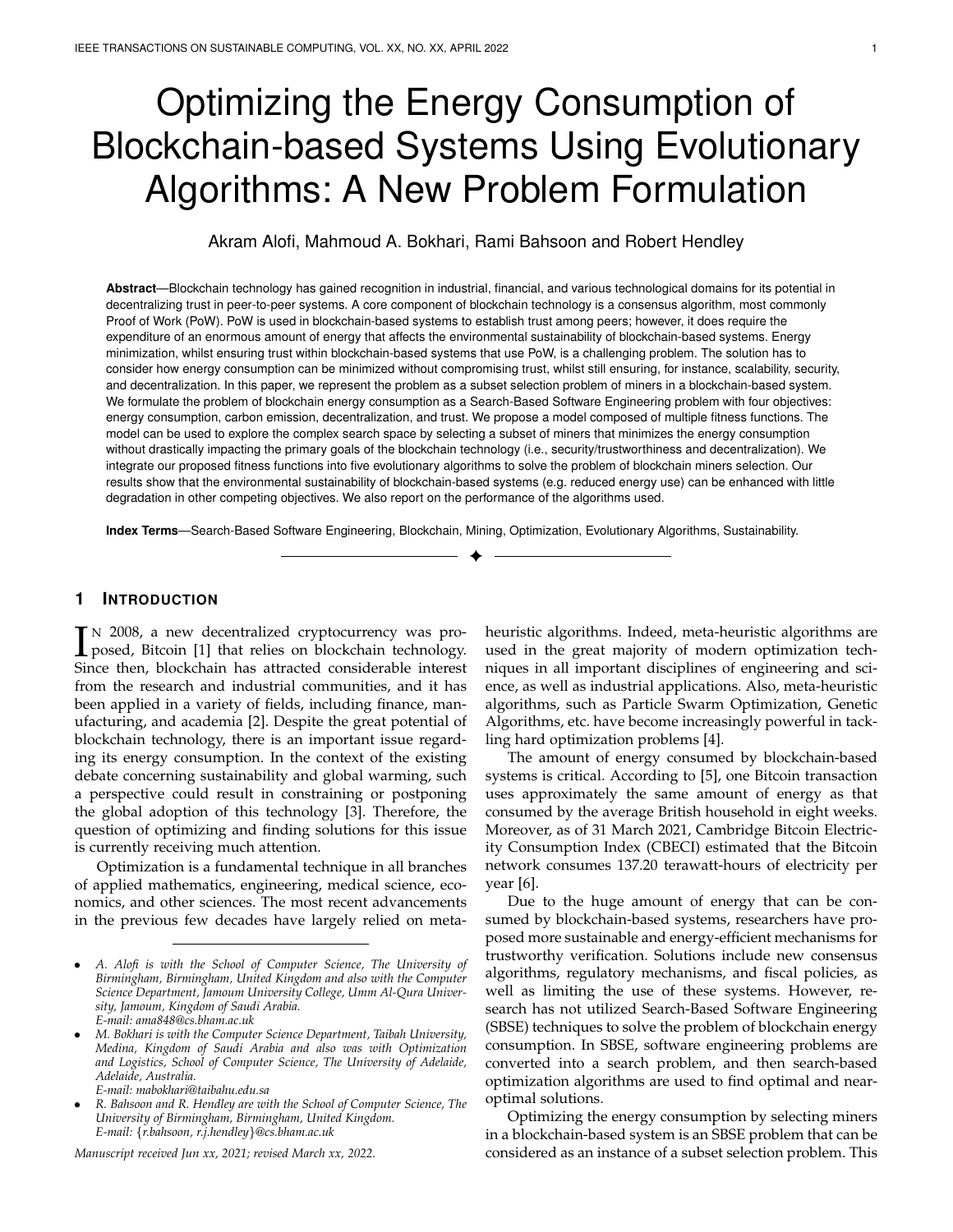has a time complexity of  $O(2^n)$  and is an NP-hard problem. As the number  $n$  increases, the number of possible solutions increases exponentially. Approximation algorithms can be used to generate good solutions to such problems. One category of approximate algorithms is evolutionary algorithms (EAs), which evolve a set of optimal solutions. Although several optimization solutions use heuristic or meta-heuristic techniques, the problem proposed in this study has not been previously reformulated using metaheuristics through evolutionary computing. Therefore, this study intends to show the possibility of reformulating the miners' subset selection problem in blockchain-based systems as an SBSE problem. Also, it can help researchers and developers to reformulate the problem into a search problem, as needed.

Similarly to the majority of real-world applications, blockchain-based systems require trade-offs. In such systems, many objectives can be balanced which can be viewed as a distinct optimization challenge. In blockchain-based systems, there are conflicting objectives that include security, scalability, energy consumption, performance, decentralization, and trust. Although different well-developed optimization techniques are available and show promise to address optimization problems in many fields, minimizing the energy consumption of blockchain-based systems has not been formulated as an optimization problem and solved using EAs.

In this paper, we reformulate the problem of blockchainbased energy consumption as an SBSE problem: miners subset selection problem. We represent the problem as a set of participating miners within the system. Each miner consumes energy and emits carbon to add blocks and has a reputation score. The features of miners in a set, constitute a decentralization score, and as the score decreases, the system becomes a centralized system. With such trade-offs, we propose the use of EAs to optimize the energy consumption of blockchain-based systems by selecting miners that minimize the energy use and carbon emissions while maximize other conflicting objectives. In this work, we use four different fitness functions: energy versus reputation, energy versus carbon versus reputation, energy versus decentralization versus reputation, and energy versus carbon versus decentralization versus reputation.

The main contributions of this paper are summarized as follows:

- We formulate the problem of selecting miners within blockchain-based systems as a SBSE problem.
- A novel optimization model for the problem of selecting miners within blockchain-based systems is proposed using four different fitness functions for optimizing the energy consumption of blockchainbased systems.
- We conducted an experimental evaluation to show the efficacy of the proposed model in saving energy.
- A comparison among EAs is presented to analyze their performance in solving the problem of selecting miners within blockchain-based systems.

The rest of the paper is organized as follows. We briefly give the background of blockchain technology in Section 2. Section 3 introduces the related work. The details of our optimization problem are presented in Section 4. The experiment design is explained in Section 5. We present our results and discussion in Section 6. Finally, Section 7 presents our conclusions and potential future work leading from this paper.

#### **2 BLOCKCHAIN BACKGROUND**

The appearance of Bitcoin has resulted in the widespread adoption of blockchain technology. In blockchain-based systems, encrypted ledgers are maintained within a database that is publicly distributed. Blockchain-based systems consistently accumulate data over a wide network among nodes in a trusted environment that does not require third-party contributions. This innovative technology has drawn a great deal of interest for both business and academic purposes, thanks to offering a range of qualities that include privacy, reliability, anonymity, and decentralization [7]. Currently, blockchain has been incorporated into a wide range of applications, such as Internet of Things (IoT) services, Finance initiatives, and Supply Chain Economics [2].

Blockchain-based systems can best be understood as a sequence of blocks similar to public ledgers that accept and maintain transaction data, which is interconnected by a reference hash belonging to the previous block (hash block). The process begins with a genesis block that is also called a 'starting' block. Each block is made up of a block body that consists of both transactions and a transaction counter, together with a header. The header incorporates a range of metadata including timestamp, previous block hash, Merkle tree root hash, nonce, nBits, and the block version [7].

Three forms of blockchain-based systems can be considered to exist: private, public, and consortium [7]. As the name suggests, private blockchains are managed by a designated user or organization and a list of predefined validators. However, the content of blocks can be visible to any node without permission or a list of predefined nodes with permission. A public blockchain not only publicly displays the content but allows anyone to participate in verifying transactions and adding a new block to the blockchainbased system. In contrast, consortium blockchains are structured to allow a set of determined participants, such as universities, to confirm transactions and add blocks to the system. Nevertheless, blocks can be accessed by restricted groups or can be open to everyone. In regards to the energy consumed by miners in each type of blockchain, public blockchain consumes a huge amount of energy because of the large number of miners participating in mining blocks. In contrast, private and consortium blockchains could be more efficient due to the limited number of miners. Table 1 shows comparison of public, private, and consortium blockchain.

One of the building blocks of blockchain-based systems is a consensus algorithm that makes decisions on the way agreements are established among all nodes on the verifying network and for appending a new block. The most primitive, commonly used consensus algorithm in blockchainbased systems is Proof of Work (PoW) [8].

In PoW, every node in a network calculates a hash value for the block header, which constantly changes. To achieve a consensus, the calculated value must be equal to or smaller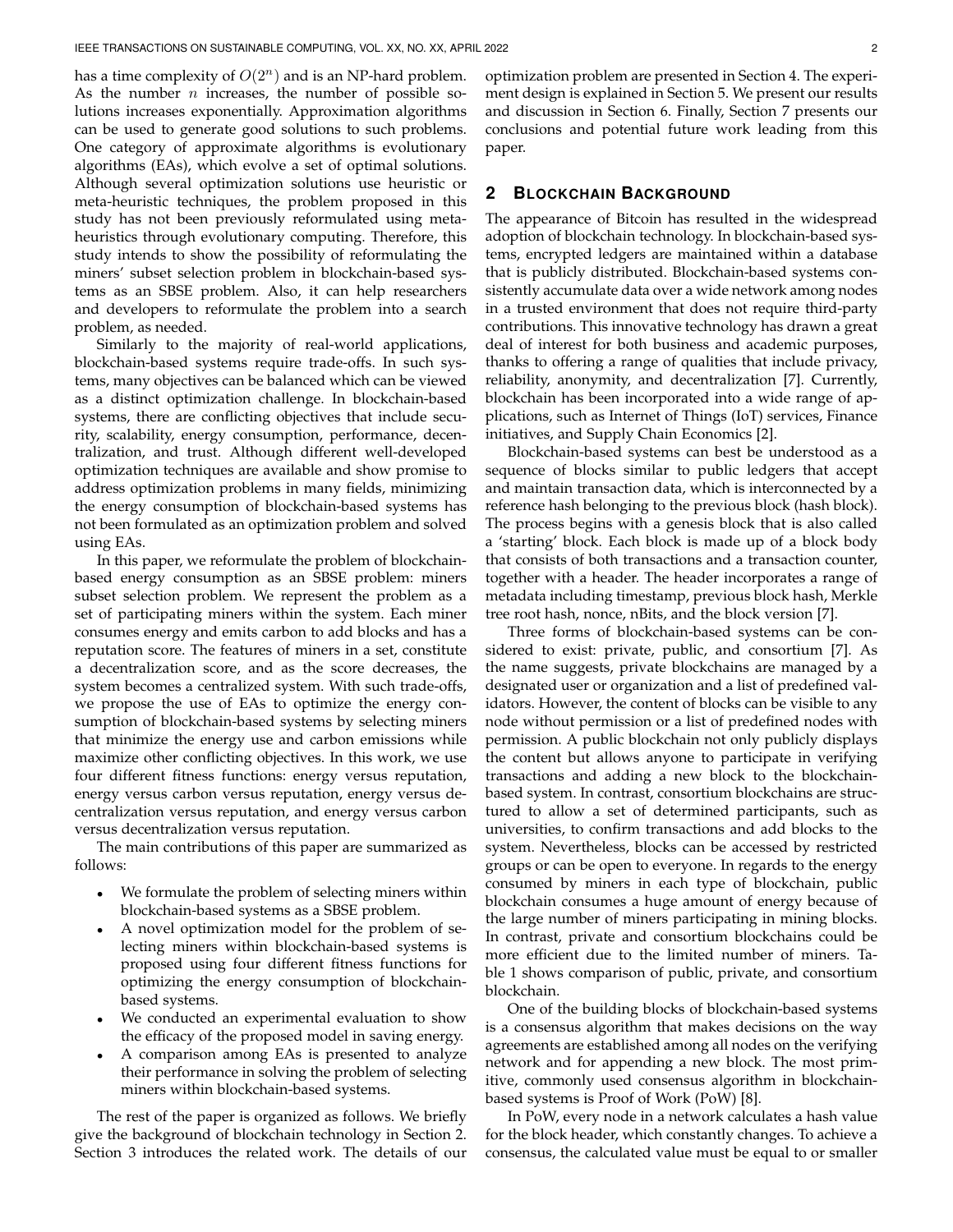TABLE 1 A Comparison of Public, Private, and Consortium Blockchain

| Public                      | Private                     | Consortium                  |
|-----------------------------|-----------------------------|-----------------------------|
| All miners                  | One organization            | A selected number of nodes  |
| Permissionless              | Permissioned                | Permissioned                |
| No                          | Yes                         | Partially                   |
| Public                      | Can be restricted or public | Can be restricted or public |
| Slow                        | Faster than Public          | Faster than Public          |
| Anonymous                   | Predefined participants     | Predefined participants     |
| Almost impossible to tamper | Could be tampered           | Could be tampered           |
| Low efficient               | High efficient              | High efficient              |
| High                        | Low                         | Moderate                    |
|                             |                             |                             |

than a particular predefined value. In a decentralized network, every participant must continuously undertake the calculation of the hash value by employing a number of nodes until the target is achieved. The nodes employed for calculating the hash are referred to as miners, with the PoW procedures being referred to as mining [7]. To solve a PoW puzzle and add suitable blocks, each miner needs enough computing power to find the hash quickly. This can be achieved by adding a random value called a nonce to a set of transaction that will be in a new block of the blockchain [7]. Therefore, considerable computational resources are needed for the PoW mechanism of those applications using this algorithm.

#### **3 RELATED WORK**

Due to the excessive energy consumption of PoW, several consensus algorithms have been proposed to reduce energy consumption and improve environmental sustainability by reducing the number of miners in the competition to find the nonce. These algorithms track the miners' behaviors over a period of time and then calculate their reputation or trust values. These values are used to allow miners to add blocks. In [9], the authors propose a new consensus algorithm, called Proof of Trust (PoT), which selects miners randomly based on a trust graph built from the miners' network. A miner's trust value is considered a waiver for mining difficulty in PoW to add blocks. Proof of Reputation (PoR) is a consensus algorithm suggested in [10] in which the reputations of nodes are evaluated based on transaction activities, assets, and consensus participation for a node. Unlike these studies, our work does not change the architecture of the blockchain-based systems that rely on PoW, it changes the mechanism of choosing the appropriate miners that improve the environmental sustainability of mining blocks.

Since the consensus algorithm is a primitive component of blockchain-based systems, several studies propose alternative consensus algorithms to reduce the energy consumption of such systems. For example, Proof of Stake (PoS) [11] which uses miners' stake for deciding which miners should add the next block. Other techniques require miners to invest in specific hardware, such as high storage devices (e.g. Proof of Space [12]), or special Intel-based hardware (e.g. Proof of Luck [13]). Our approach does not propose a new consensus algorithm, rather it is used within the most common consensus algorithm (i.e., PoW). In addition, it does not require investing in specific hardware.

Several optimization models are proposed in the literature to reduce the environmental impact related to energy consumption. The problem of scheduling is one of the problems that has been formulated as a multi-objective optimization problem for optimizing energy consumption in many areas, such as heterogeneous computing systems [14], cloud computing [15], wireless sensor networks [16], and multicore processors systems [17]. Also, another energy-efficient optimization problem is formulated in various works regarding the offloading process. These studies aim to reduce the energy consumption of offloading processes in diverse domains including cloud computing [18] and mobile edge computing for the IoT [19]. Clustering techniques are employed to optimize energy consumption as well in different fields, such as cloud computing [20] and wireless sensor networks [21].

There is other work that solves blockchain-based system problems using EAs. For example, [22] proposes a Paretobased technique to detect major influencers in a blockchainbased system. In addition, [23] proposes a transaction selection process using a combination of large deviation theory and Lyapunov optimization.

SBSE techniques have been utilized successfully to improve the non-functional properties of software. The study by [24] applied Genetic Improvement (GI) of software for trading-off energy consumption with the functional properties of software running on a Raspberry PI; the study presented in [25] utilizes *in-vivo* optimization using GI to achieve a trade-off between the energy consumption of Rebound (an animation library for Android, written in Java) and its output accuracy; the study [26] implements a multiobjective approach to optimize the energy use of Android applications by changing 'GUIs' color palettes; in [27] they fix object-oriented and energy anti-patterns by finding an optimal set of refactoring sequences to maximize the number of fixed anti-patterns.

Additionally, software runtime and memory consumption have been optimized using SBSE. For instance, the study [28] has applied GI on the Viola-Jones algorithm (a face detection algorithm in the openCV library) to tradeoff its functionality with its runtime; the study [29] has utilized a multi-objective approach to speed-up the runtime of shader software by degrading its output graphics.

Our work is different from the above studies as none of these studies solves or discusses the most serious problem of blockchain based-systems, energy consumption, using SBSE techniques. In addition, we trade-off two of the main objectives related to the environmental sustainability dimension: energy consumption and carbon emission. We compromise these objectives with other non-functional properties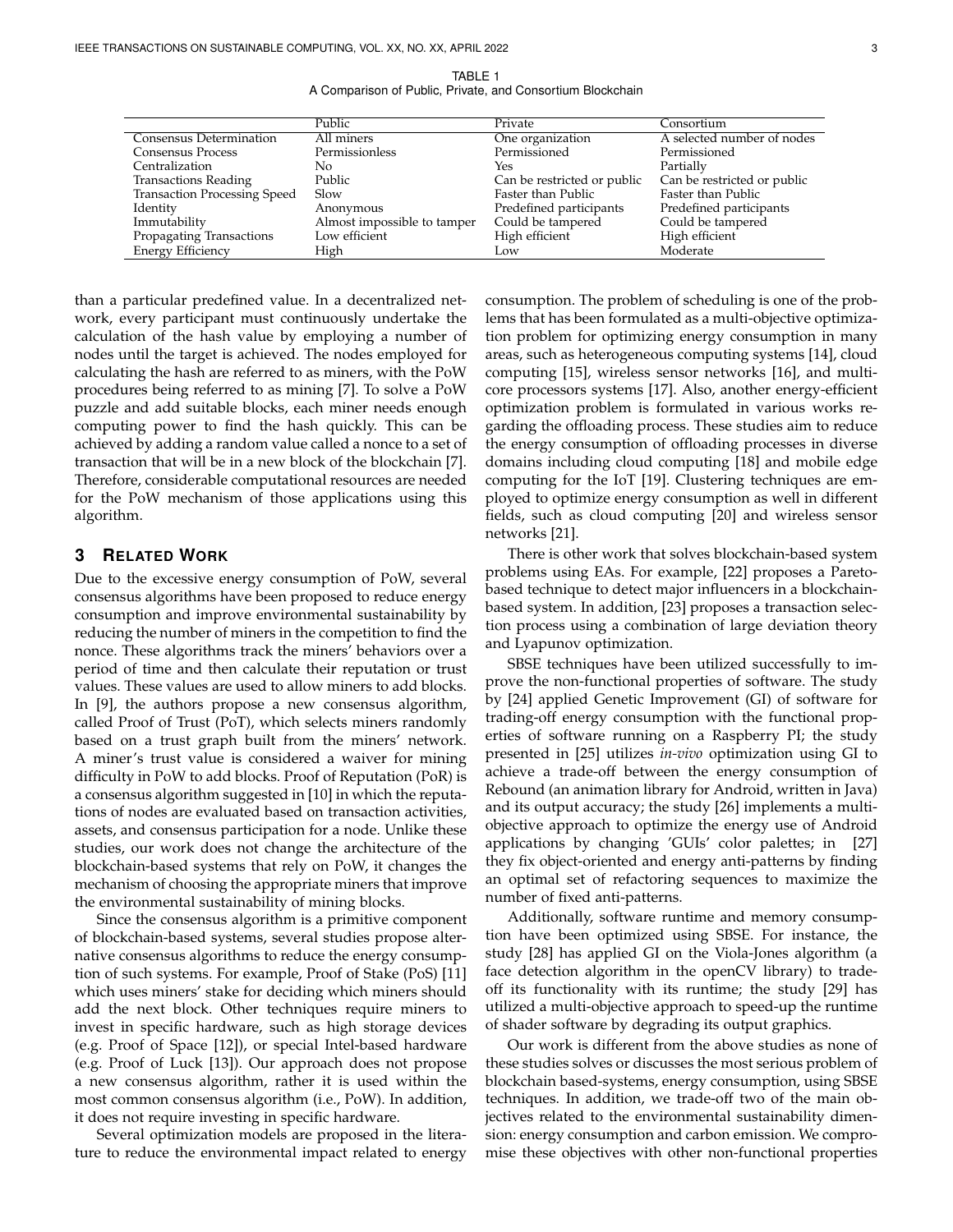of blockchain-based systems, namely decentralization and trustworthiness. Table 4  $^{\text{1}}$  shows a summary of each study in this section representing the problem solved by the study, the optimization technique used, and its area.

#### **4 OPTIMIZATION PROBLEM FORMULATION**

Similarly to many real-world systems, blockchain-based systems have trade-offs among different objectives that are considered as one kind of optimization problem. According to [30], there are many conflicting blockchain objectives, such as trust and energy consumption that can be used for optimizing blockchain-based systems.

We posit that trust provisioning within blockchain-based systems is expensive, both computationally and in terms of energy. We consider energy consumed for managing trust within these systems to be an optimization problem. The problem is represented as a subset selection problem of miners participating in a blockchain-based system. To solve the above problem, in which there is a trade-off between energy consumption and other conflicting objectives, we present a novel optimization model that can enhance the environmental sustainability of blockchain-based systems. Our model is generally applicable to scenarios where miners are predefined and controlled. Consortium and private Blockchain-based systems can benefit from our model as the participating miners are often managed and predefined. Public blockchain-based systems can still benefit from our model if a global standard or policy for selecting miners to mine blocks is specified.

Blockchain-based systems, especially those that use a Proof of Work consensus algorithm, have a scalability issue [31] that limits the capability of these systems to handle a large amount of transaction data in a short time. Since a dynamic optimization could increase the overall mining process overhead that may affect the scalability of blockchain-based systems, our model employs a static optimization style that performs optimization first then applies. While researchers attempt to shorten the time needed to create a new block [32], we believe that a dynamic optimization model can increase the time for adding blocks to the chain. Applying a dynamic optimization may cause a delay in the processing of mining blocks. In other words, a large number of transactions will have to wait for a long time because of the time spent for the optimization model to select optimal miners and for adding the transactions to the chain, especially for blockchain-based systems with a large number of users. Although we employ a static optimization model, our model can be employed to perform a dynamic optimization that can select optimal miners during run-time (i.e., select optimal miners after each mined block).

In this paper, we reformulate the problem of minimizing the energy consumption and carbon emissions of blockchain-based systems by reducing the number of miners. Moreover, this formulation includes maximizing the trust level of these systems not only by selecting miners with high reputation values but also by the degree of decentralization in the blockchain network where decentralized trust is fundamental to the operations of these systems.

We follow the definition of trust in [33] that describes trust as "the firm belief in the competence of an entity to act dependably, securely, and reliably within the specified context". Also, we use the reputation definition that is stated in [34]. The authors describe reputation as "an expectation about an agent's behavior based on information about its past behaviour". We consider a blockchain-based system as an entity and a miner as an agent. There is an inherent tradeoff between the number of miners, energy consumption, decentralization, and miners' reputations within blockchainbased systems [35]. The more miners a blockchain network has, the more energy is consumed, the greater the levels of carbon emissions, and the more decentralized and trusted it becomes. Furthermore, better decentralization of miners leads to greater resistance against censorship of individual transactions and, consequently, greater trust in the system.

#### **4.1 Solution Representation**

Solution representation determines how the problem is structured in the EAs, as well as the genetic operators that can be used. In the proposed model, the chromosome representation is an array of nodes which represents a set of miners in a blockchain network. The length of chromosomes (number of genes) is exactly equal to the number of miners that participate in the mining process. Each gene  $X_i$ holds a *Boolean* value which determines whether a miner is included.

#### **4.2 Optimization Model**

In this model, we devise four objective functions that are mathematically formulated to minimize the total energy consumption and the total carbon emissions produced by blockchain-based systems. These also maximize trust levels based on maximizing the degree of decentralization and the reputation values for miners within blockchain-based systems. A list of notations used and their description are presented in Table 5<sup>2</sup>.

#### *4.2.1 Energy Consumption Objective*

This paper focuses on enhancing the sustainability of blockchain-based systems through the saving of energy used in computing procedures by miners, which accounts for the bulk of blockchain-based systems' energy consumption. Power is a measurement of the rate at which energy is used or work is performed by a system over a period of time [36]. From this definition and due to the relationship between power, energy, and time, the energy consumption for each miner  $EM$  (kilowatt – hour) can be calculated by:

$$
EM = \frac{\sum_{i=1}^{m} (P_i \times T_i)}{1000}
$$
 (1)

where  $P_i$  is the amount of power used by a mining device  $i$ that is needed for all mining device components including processor and memory (*watt*),  $T_i$  is the hours of participating in the blockchain network per day (hours), and  $mD$  is the number of mining devices since one miner could have more than one device.

2. Available in the online supplemental material (see Appendix B)

<sup>1.</sup> Available in the online supplemental material (see Appendix A)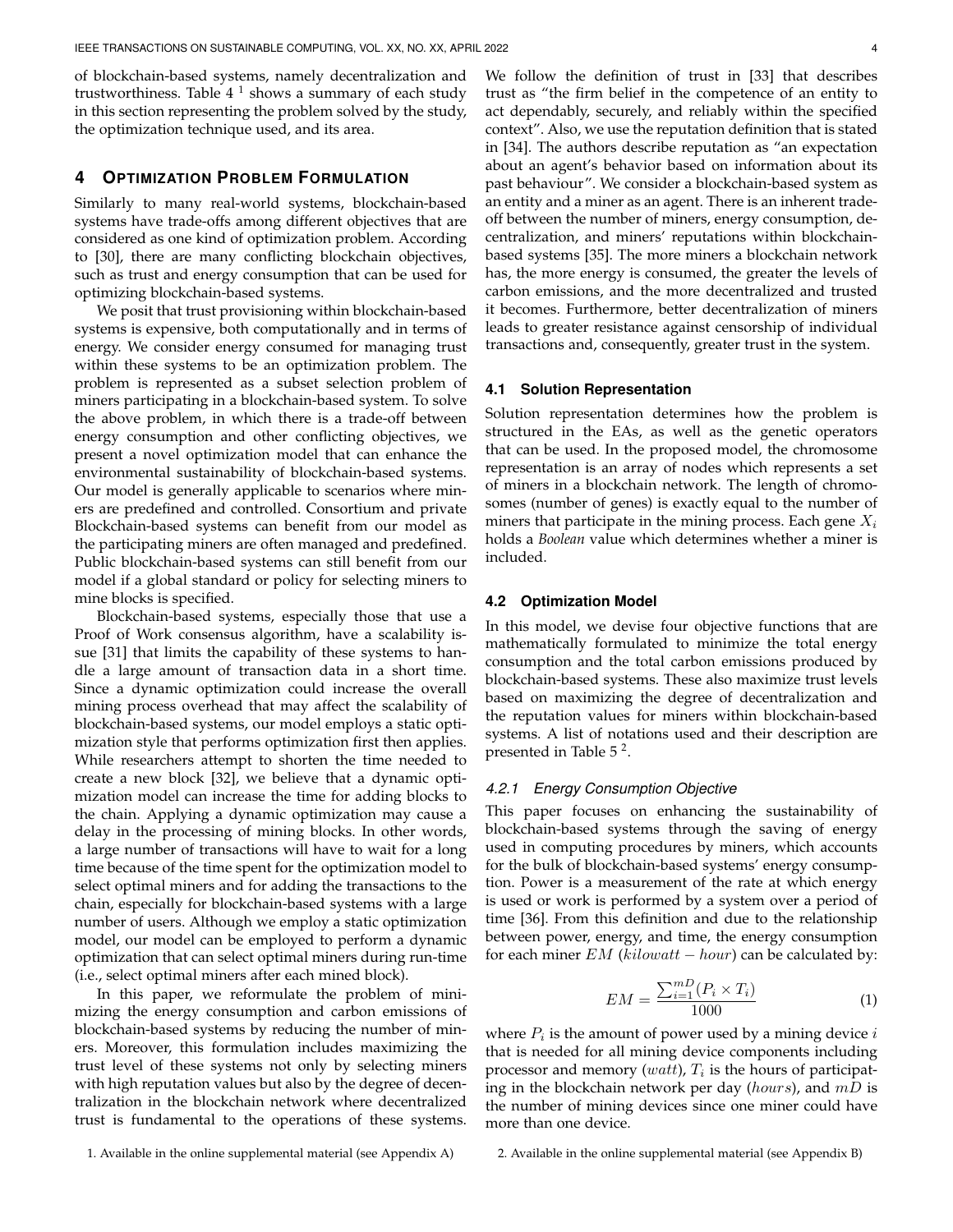As the optimization objective is to minimize the total energy consumption  $ET$  (kilowatt – hour) of all participating miners in a Pareto front's solution, the smaller the energy value is, the fitter the solution is. We optimize the energy consumption as follows:

Minimize: 
$$
ET = \sum_{i=1}^{m} X_i \times EM_i
$$
 (2)

where  $m$  is the total number of miners that compose the blockchain network, and  $X_i$  is the value of each gene in a solution representation. It can be either '1', which denotes the miner is selected for participation in the mining process for the next block, or '0', which denotes a non-selected miner.

#### *4.2.2 Carbon Emission Objective*

The carbon emission of electricity can be defined as the greenhouse gas emitted for producing or using a certain amount of electricity, which indicates that lowering the energy use by blockchain-based systems will actually reduce greenhouse gas emissions. Thus, the carbon emissions caused by the electricity used by a mining device can be defined as:

$$
CM = EF \times EM \tag{3}
$$

where *CM* is greenhouse gas emissions produced by a miner in grams (g), *EF* is the emission factor of electricity in the miner's location  $(gCO_2eq/kWh)$ , and EM is the energy consumption for each miner (kilowatt − hour) calculated using Equation 2.

We optimize the total carbon emission CT generated by all participating miners in a Pareto front's solution as follows:

Minimize: 
$$
CT = \sum_{i=1}^{m} X_i \times CM_i
$$
 (4)

#### *4.2.3 Decentralization Objective*

In distributed systems, decentralization means that systems do not rely on a central party among connected and distributed nodes or peers [35]. This guarantees that a single authority or a group of authorities cannot control the assets in the system or impose any change without consent from other users. In blockchain-based systems, one way of quantifying decentralization is based on the number of miners that participate in the mining process. Specifically, it is useful to look at the number of miners, or how many organizations control the nodes, and their power expressed in hashrate. A network's destiny is controlled by the hashrate power held by miners. Thus, there is no benefit of having 1000 miners competing if one miner has a 51% hashrate in the network. This is because this miner would then have the chance to control the whole network. The key point is to look at which individual has the highest hashrate or creates the most blocks. Decentralization is important for how the system is controlled. When a system has a high degree of decentralization, it means the system has greater strength against attacks and tampering, which leads to a high level of trust in the system [35].

It is critical to have scientific measurements of decentralization in order to assess the level of decentralization for blockchain-based systems. Several fields have used entropy for the quantification of the randomness or uncertainty of a specific mechanism or event [35]. Taking a blockchain-based system as a source of information, modeling can be used with the system serving as a random variable. In this case, the quantity of information a source puts out represents the quantity of uncertainty that exists before the release of information. In blockchain-based systems, estimations can be made of how probable it is that a miner can mine the next block, on the basis of its hashrate. Following the models proposed in [35] and [37], we can calculate the selfinformation of the event mining blocks for a miner to use with Shannon's entropy [38].

Since decentralization is one of the core features in blockchain, we want to use this valuable feature as one objective of our model. We use Shannon's entropy to quantify decentrality  $D$  based on the distribution of miners' hashrate to prevent one miner from mining all blocks and taking control of the blockchain-based system (i.e., 51% attack). The optimization of this objective is defined as:

$$
\text{Maximize:} \qquad \qquad D = -\sum_{i=1}^{m} X_i \times (FH_i \times \log_2 FH_i) \quad \text{(5)}
$$

where  $m$  is the number of miners in a blockchain-based system, and  $FH_i$  is the fraction of the hashrate of a miner in a Pareto front's solution. The  $FH_i$  is calculated using the following:

$$
FH_i = \frac{h_i}{h_t} \tag{6}
$$

where each miner's hashrate is represented by  $h_i$ , and the total hashrate of participating miners in the solution is  $h_t$ .

#### *4.2.4 Reputation Objective*

In our model, the number of miners will be reduced, so we need to support the PoW consensus algorithm by increasing the trust level for blockchain-based systems. The trust level can be raised by calculating the reputation value for each miner. We can use certain trustworthiness evaluation models to compress a miners historical activities into a reputation value for each miner. Since building a trust or reputation model is not an essential contribution of this paper, we adopt a simple model inspired by the ideas of PoW and PoS.

In our optimization model, we use a sigmoid function to evaluate the trustworthiness of miners within a blockchain network after each published block. We collect two features about each miner and use them to calculate their reputation values. The first feature is the number of blocks a miner has added to the blockchain while the second is the stake the miner has. Similarly to PoW, we assume that the miner will not assault the network after doing a lot of work with significant requirements. Furthermore, the miner's ownership of the amount of currency should be a protection against attacks on the network because miners do not want to lose their coins, as with PoS. In this model, the reputation value for the miner is the sum of the sigmoid function for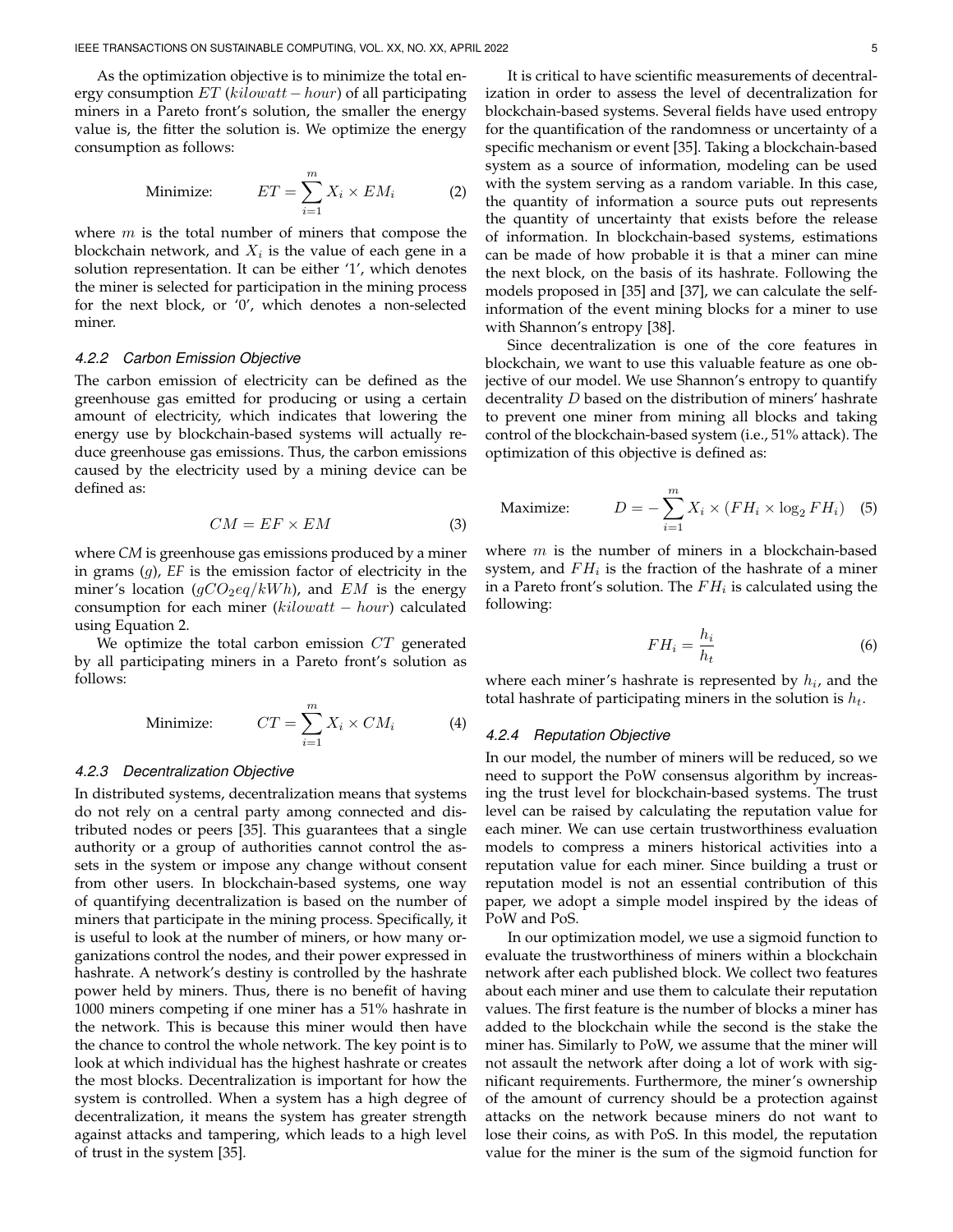each feature. Thus, the reputation value for each miner  $RM$ within a blockchain network can be calculated as:

$$
RM = \sum_{i=1}^{B} \left( \frac{1}{1 + e^{-b}} + \frac{1}{1 + e^{-s}} \right) \tag{7}
$$

where *B* is the total number of mined blocks in the blockchain, *b* is the number of blocks mined by a miner, and *s* is the total of fees and rewards the miner has.

The last objective to maximize is the total reputation  $RT$ of participating miners in a Pareto front's solution, which in turns maximizes the trustworthiness of the blockchain network. It is worth mentioning that the level of trust of a Pareto front's solution does not follow the number of miners. However, the highest trust of a blockchain-based system can achieve when all miners are participating in mining processes. There are some Pareto front's solutions that show a lower level of trust with a high number of miners compared with other solutions that have a low number of miners.

$$
\text{Maximize:} \qquad RT = \sum_{i=1}^{m} X_i \times RM_i \tag{8}
$$

#### *4.2.5 Fitness Functions Constraints*

Equations  $(2)$ ,  $(4)$ ,  $(5)$ , and  $(8)$  share same constraints, as follows:

$$
H_c < TL\% \sum_{i=1}^{m} X_i \times h_i - H_c
$$
\n
$$
\sum_{i=1}^{m} X_i > 1
$$
\n
$$
X_i \in \{1, 0\}
$$

where  $h_i$  is the hashrate for a miner i in the blockchain network,  $H_c$  is the hashrate for a current miner that will be compared to other miners' hashrate, and  $TL$  is the percentage tolerance level that must be identified by a decisionmaker for the system. The decision-maker can determine the  $TL$  to be 50% or less.

These constraints ensure that a miner's hashrate should be less than the  $TL$ , such as 50% or 30%, of the total hashrate for all other miners in the individual solution. When a malicious miner has a total hashing power above 50% or 30% of the whole network's hashing powers, a doublespending attack or a selfish mining attack can be launched [39], [40]. Therefore, this constraint ensures avoiding such a vulnerability. Also, they ensure that more than one miner should participate in the mining process to prevent centralization.

We use the above objectives to form four fitness functions: energy versus reputation, energy versus carbon versus reputation, energy versus decentralization versus reputation, and energy versus carbon versus decentralization versus reputation. In each fitness function, we have at least one pair of a conflicting objective.

#### **5 EXPERIMENT DESIGN**

#### **5.1 Research Questions**

In this paper, our proposed model aims to improve the environmental sustainability of blockchain-based systems by using evolutionary algorithms for finding a set of miners. The study endeavors to answer four research questions:

**RQ1:** To what extent can our optimization model reduce the energy consumption of a blockchain-based system?

**RQ2:** To what extent can our optimization model reduce the carbon emission of a blockchain-based system?

**RQ3:** Are the selected evolutionary algorithms effective to solve our blockchain miner selection problem compared with Random Search (RS)?

**RQ4:** Among the used algorithms, which algorithm can achieve the best performance?

#### **5.2 Evaluation Procedure**

Now, we present the evaluation procedure used to answer our research questions.

#### *5.2.1 Energy Consumption and Carbon Emission*

To answer **RQ1 and RQ2**, we compare each algorithm's best solution in terms of energy use and carbon emission, and the degradation in the conflicting objective(s) compared to the original solution. The original solution is the complete set of miners within a blockchain-based system.

#### *5.2.2 Performance Metrics*

To compare algorithms' performance, we use the hypervolume metric, which computes the d-dimensional volume of the dominated portion of the objective space by the non-dominated solutions from a reference point [41]. In other words, the performance metric in this paper means the algorithm's ability to evolve non-dominated solutions that cover as much as possible of the solution space. The reference point that we use is the worst possible value for each objective (i.e., zero for maximization and max double for minimization problems). We use this metric since it compares algorithms in terms of diversity and convergence. This metric is widely used in the literature for the evaluation of algorithms' performance and for the solution selection procedures [42]. The higher the hypervolume value of an algorithm, the better the performance.

To answer **RQ3**, we compare the selected algorithms' hypervolume with the hypervolume of RS's non-dominated set. The comparison includes showing statistical differences between RS and other algorithms using the righttailed Wilcoxon rank-sum test [43]. This conservative nonparametric test makes no assumptions about the datasets' distribution. The null hypothesis states that the hypervolume values of algorithm X are greater than RS's hypervolume values. We use the Wilcoxon test because most of the resulting datasets have non-normal distributions. The statistical technique used to determine whether an algorithm's hypervolume values come from a normal distribution is the Shapiro-Wilk test [44].

We then use the Vargha and Delaney  $\hat{A}_{12}$  effect size to measure the approximate differences between the RS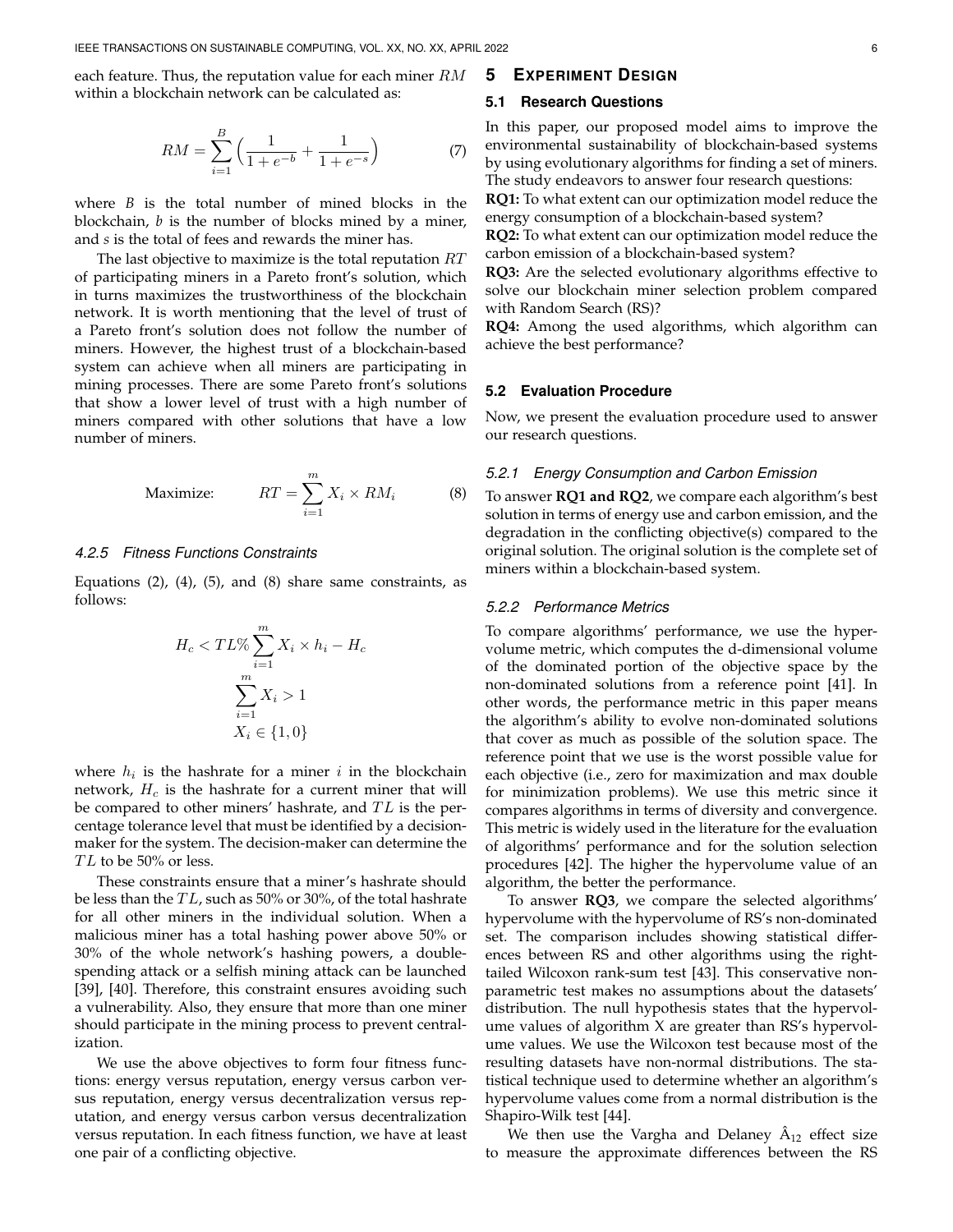performance and the selected algorithms.  $\hat{A}_{12}$  is a nonparametric measure and calculates the proportional difference between two datasets [45]. For interpreting the effect size, this approach measures the quantity of the difference in four ranges: no difference (0.5), a negligible difference (up to 0.56), a small effect (up to 0.64), a medium difference (up to 0.71), a large difference (larger than 0.71). This approach calculates the expected probability that algorithm 1 performs better than algorithm 2. For instance, if  $\hat{A}_{12} = 0.8$ , then algorithm 1 is expected to outperform algorithm 2, 80% of the time.

To answer **RQ4**, we conduct a pairwise comparison between every pair of the selected algorithms using Wilcoxon rank-sum test and  $\hat{A}_{12}$  effect size.

#### **5.3 Selected Evolutionary Algorithms**

As we introduce a new optimization problem (blockchain miner selection problem), we integrate our proposed fitness functions into five EAs that each have different mechanisms to preserve solution diversity. For example, Non-dominated Sorting Genetic Algorithm II (NSGA-II) creates niches by computing a crowding distance for each solution and uses the crowding distance in its selection operator to promote diversity [46]. To diversify solutions, Strength Pareto Evolutionary Algorithm 2 (SPEA2) [47] uses an external archive to store the non-dominated solutions. For each solution, it calculates how many solutions dominate it and the number of solutions it dominates. SPEA2 also uses a nearest neighbor density estimation technique to guide the search efficiently. Similarly to SPEA2, Pareto Archived Evolution Strategy (PAES) [48], which is a mutation-only algorithm, uses a d-dimensional archive  $(d = the number of objectives)$ as a reference set when it creates new solutions. To promote diversity, PAES divides the objective space into grids and places each solution in a certain grid according to the solution's objective values. A crowding measure is computed using the density of solutions in each grid. The crowding measure is used in ranking the non-dominated solutions in a way that prefers non-dominated solutions belonging to the least crowded regions.

One of the main performance indicators is the hypervolume, which computes the dominated proportion of the search space by the found solutions [41]. The greater the hypervolume is, the better performing the algorithm is. Indicator-based Evolutionary Algorithm (IBEA) [49] uses the hypervolume indicator to rank solutions. It calculates how much volume each solution contributes to the overall Pareto front's hypervolume. Solutions with higher hypervolume values are preferred. As a result, this process maximizes the final Pareto front domination of the search space.

We also use Non-dominated Sorting Genetic Algorithm III (NSGA-III) which is an improved version of NSGA-II for many-objective problems [50]. To preserve diversity, the NSGA-III algorithm uses a set of well-spread reference points that represents interesting directions in the fitness landscape and virtually represents the Pareto front. As the search process progresses, the algorithm updates the set, as well as niches created around these reference points. The use of predefined points divides the search space into multiple targeted searches for the algorithm instead of one massive

TABLE 2 Implementation Details

| Variable                         | Value              |
|----------------------------------|--------------------|
| Number of Miners                 | 160                |
| Network Total Block Number       | 4073               |
| Bitcoin Network Hashrate         | 107,611,000.0 TH/s |
| Bitcoin Reward                   | 6.25 BTC           |
| Bitcoin Fee                      | 0.00028188 BTC     |
| Bitcoin Average Transaction Size | 250 Byte           |
| Mining Device Hashrate           | $110$ TH/s         |
| Mining Device Power              | 3,250 Watt         |
| Miner Running Time               | 24 Hours           |
| Percentage of Tolerance Level    | 50%                |

search space. This alleviates the problem of computing a diversity score for every solution by selecting solutions from different niches instead of computing the crowding distance. In addition, it reduces the massive number of nondominated solutions in many-objective problems, as each optimal solution corresponds to a targeted search segment.

We use the algorithms discussed above as they have different mechanisms for preserving solution diversity, which helps to navigate the search space efficiently [51]. We focus on the native algorithms that are implemented within the MOEA Framework and that support all functionality provided by the MOEA Framework. The selected algorithms are well-suited for solving similar problems to ours [52], [53], [54], [55], [56]. These algorithms can be used with binary-coded solutions. In this paper, the solution encoding is Boolean (Binary-coded).

#### **5.4 Implementation Details**

The details of the implementation used to run our experiments are presented in the sections below. A summary of the implementation details is presented in Table 2.

#### *5.4.1 Bitcoin Simulator Settings*

Simulation methods are used in multiple fields of science. The simulations enable us to obtain insight into a system's behavior and simplify the deployment and implementation of protocols. Simulations allow the investigation of largescale systems with a large number of nodes using one machine and also to get findings in a reasonable time. Within large-scale blockchain networks, there are difficulties in procuring information related to the entire network, except where nodes offer information regarding themselves. Also, it is not usually possible for the actual behavior within a large-scale network to be observed. For this reason, it is neither feasible and practical to undertake experimentation within large-scale blockchain networks. Although the case study and evaluation were conducted in a controlled and simulated environment, the evaluation was careful to emulate those dynamics that can stress systems at scale.

Here, we use a blockchain simulation framework called Bitcoin-Simulator [8] that uses real and artificial data, such as the distribution of miners' hashrates and locations. It is a widely used simulator for the blockchain environment. Bitcoin-Simulator simulates the working of blockchainbased systems that use the PoW consensus algorithm and their network layers. Thousands of nodes and events can be tracked by the simulator. It replicates the PoW process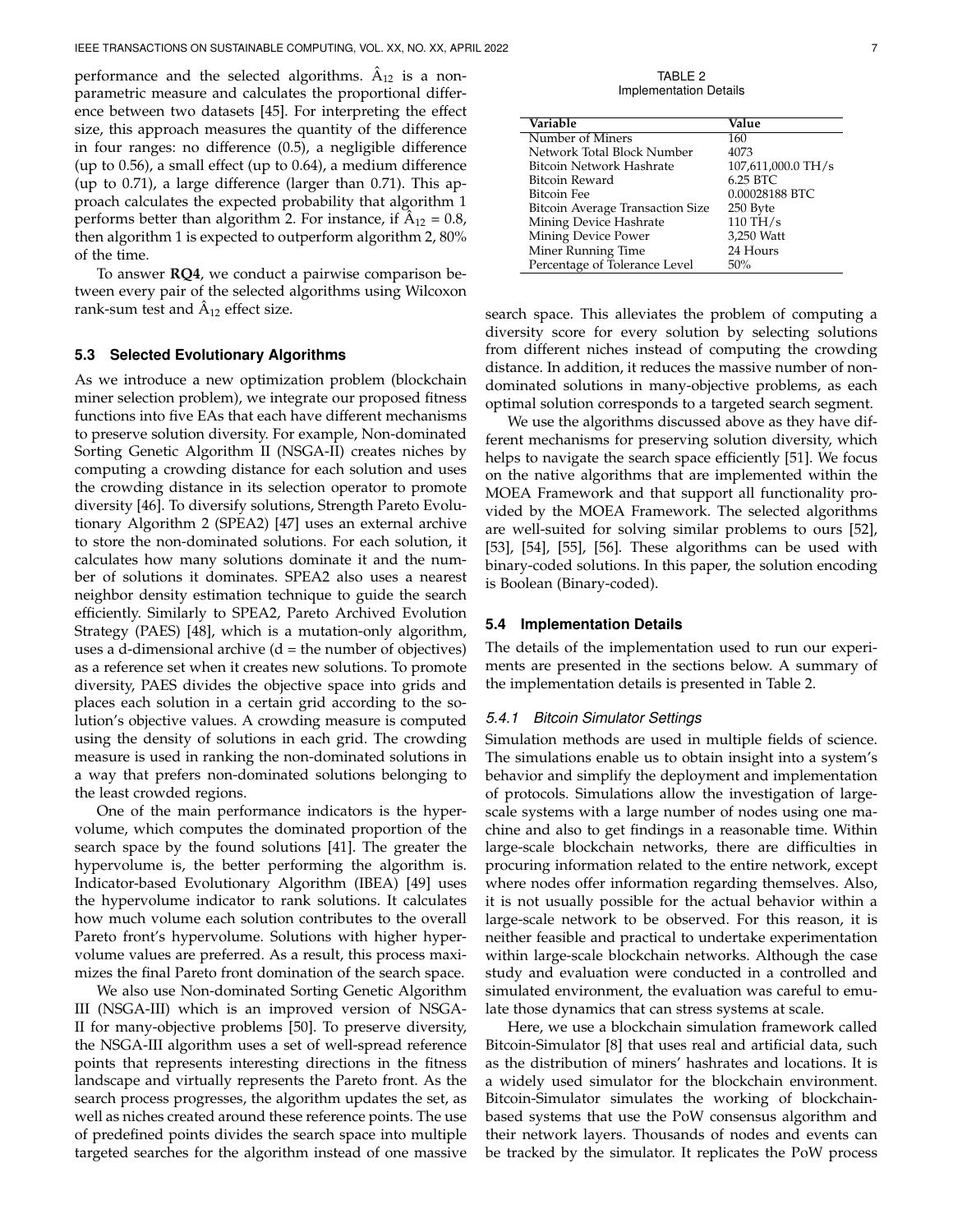TABLE 3 The Distribution of Miners' Locations and their Hashrates Percentages.

| Country | Hashrate<br>Percentage | Country              | Hashrate<br>Percentage |  |
|---------|------------------------|----------------------|------------------------|--|
| Canada  | 0.8%                   | Kazakhstan           | 6.2%                   |  |
| China   | 65.1%                  | Malaysia             | 4.3%                   |  |
| France  | $0.2\%$                | Norway               | 0.5%                   |  |
| Germany | 0.6%                   | Paraguay             | 0.3%                   |  |
| Iceland | $0.4\%$                | Russia               | $6.9\%$                |  |
| India   | $0.1\%$                | Thailand             | 0.3%                   |  |
| Iran    | 3.8%                   | <b>United States</b> | 7.4%                   |  |
| Italy   | $0.3\%$                | Venezuela            | 0.4%                   |  |

for miners within a blockchain network by assigning each miner a particular mining hashrate and location. We utilize the simulator to collect data that are used to implement our optimization model. The data collection involves running the simulator to mine 4073 blocks which is equivalent to one month of mining. There are 160 miners in the simulation. We have set the percentage tolerance level in the blockchainbased system to be 50% to prevent miners from performing a double-spending attack.

To replicate a real-world scenario of a blockchain-based system, we use the basic properties of Bitcoin's network, such as the hashrate, rewards, and fees as shown in Table 2  $^3$  . We use Bitcoin as it is the most widely known blockchainbased system [57]. We determine the distribution of miners' locations and their hashrate percentages based on information retrieved from CBECI published in [6]. Table 3 shows the distribution of miners' locations and their hashrates percentages of Bitcoin's network hashrate that are divided into 16 countries where each country has ten miners.

#### *5.4.2 MOO Model Assumptions*

In blockchain networks, we cannot estimate accurately how much electricity is used for mining operations, as it's impossible to determine how many mining machines are in a network or which machines are active at any given time [58], [59]. In order to determine the number of mining devices in a blockchain network, we first assume that all miners use the most efficient mining device and that as a miner's hashrate increases, their number of devices increases. We base our assumption on the fact that using inefficient devices leads to leaving the network as a consequence of not receiving profits from successful mining [58], [59]. In addition, we do not assume that a miner would have a high number of traditional devices that use CPUs and GPUs due to their inefficiencies compared to the current state-of-art Application-Specific Integrated Circuit (ASIC). Consequently, the number of devices for each miner is found by dividing the hashrate for each miner by the hashrate for the selected mining device type. The power of this device is also used to calculate the energy consumption of each miner. We use the hashrate of Antminer S19 produced by Bitmain Technology Holding Company (Bitmain)<sup>4</sup>. Its hashrate can reach 110  $TH/s$ , and its mining power is 3,250 watt.

Moreover, we assume that miners try to mine blocks for 24 hours because they want to gain profit following

4. https://www.bitmain.com

the same assumption published in [59], [60]. For calculating the carbon emission, we first use the distribution of miners' locations retrieved from CBECI and set into the simulator. Then, we use miners' locations to calculate the carbon emission produced by each miner using emissions factors published for miners' countries in [61].

#### *5.4.3 Experiment Settings*

We integrated our proposed fitness models discussed in Section 4.2 with five evolutionary algorithms. We use the Random Search (RS) as a baseline for our comparison. For the algorithm implementations, we used a Java-based Multi-Objective Evolution Algorithm framework (MOEA Framework)<sup>5</sup>. For each algorithm, we leave all variation operators and variation probabilities at their default values (see Table 6 and 7 for these values  $6$ . Each algorithm is run with 40,000 fitness evaluations. To account for the stochastic nature in the algorithms used, we run each algorithm 100 times. All experiments were performed on a Windows 10 machine with 24GB memory and Intel i7-6700 CPU clocked at 3.4GHz.

#### **6 RESULTS AND DISCUSSION**

In this section, we present the results of our experiments. First, we group our experiments based on the proposed fitness functions presented in Section 4.2. Then, we present our results and a discussion of **RQs1-4**.

To investigate the performance of the algorithms on the real-world blockchain miners selection problem, we need to compute the true Pareto front. Similarly to [62], [63], we compute the Pareto front by combining the outcomes of 500 independent runs of the algorithms for each proposed fitness function.

#### **6.1 Objectives Space Results**

#### *6.1.1 Energy and Reputation Objective Space*

Figure 1 shows the approximated Pareto front found by each algorithm during the 100 runs in blue and the Pareto front in black. The x-axis shows the energy consumption, and the yaxis presents the reputation score calculated by Equation 7. As can be seen, NSGA-II, SPEA2, IBEA, and NSGA-III consistently find better non-dominated solutions from the Pareto fronts. Clearly, PAES's non-dominated solutions are distant from the Pareto front, which shows that having only a mutation operator promotes exploitation over exploration. This is because mutation operators exploit the neighboring areas of the current solution whereas crossover operators create jumps in the search space to better explore it [64]. RS is the worst performing algorithm when minimizing the energy use and maximizing the reputation. NSGA-II, SPEA2, and NSGA-III obtain a better spread than IBEA. This is because the IBEA algorithm uses the hypervolume indicator in its selection operator. The majority of its non-dominated solutions (85+%) occupy the regions of the search space where the hypervolume is maximized. This behavior of IBEA has also been observed in the rest of the experiments.

<sup>3.</sup> Information was retrieved from https://blockchair.com/bitcoin on November 30, 2020.

<sup>5.</sup> MOEA Framework version 2.13 available at http: //moeaframework.org, accessed on December 10, 2020.

<sup>6.</sup> Available in the online supplemental material (see Appendix C)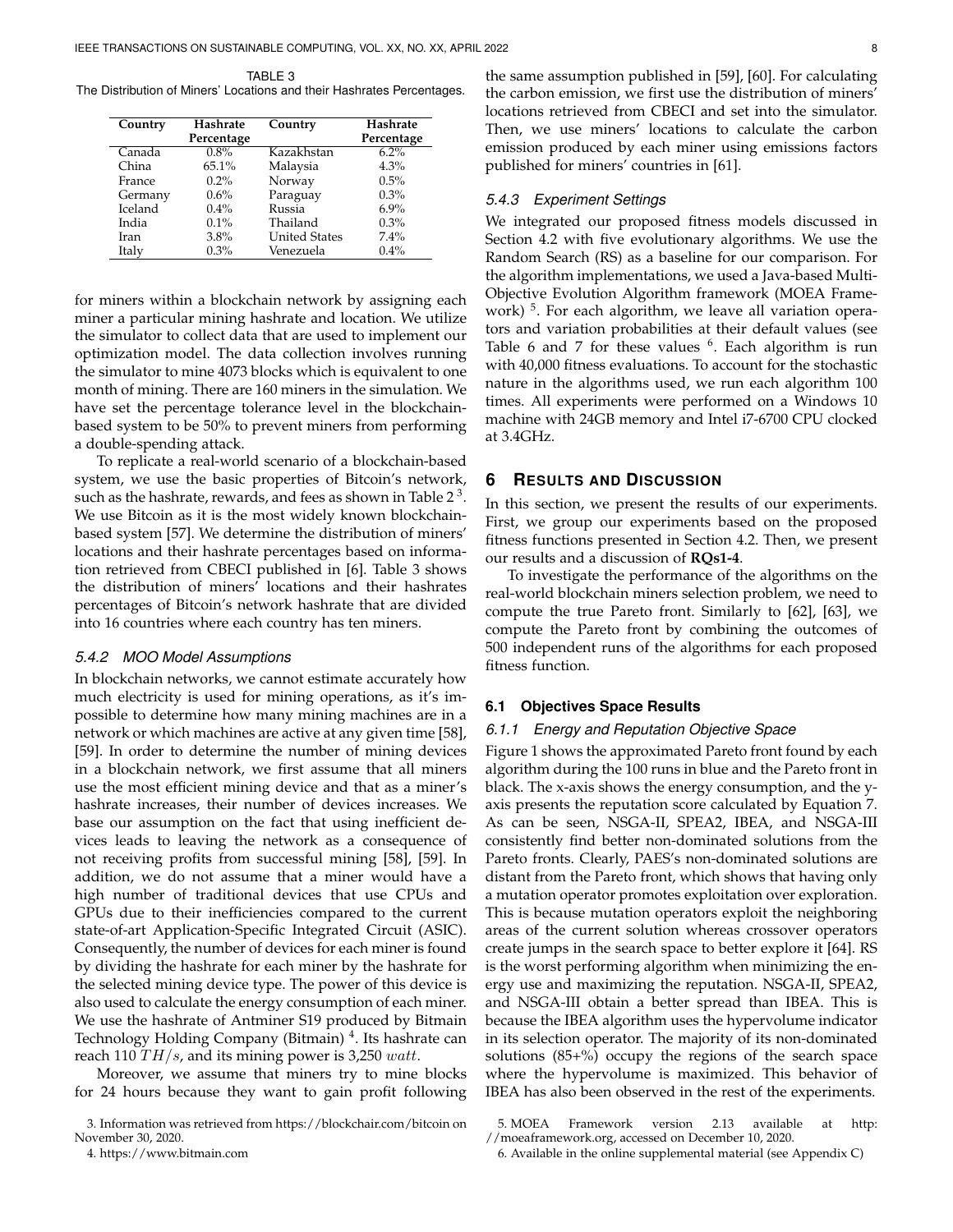

Fig. 1. The results of trading-off energy with reputation using Five algorithms. The Pareto front is shown in black.

#### *6.1.2 Energy, Carbon, and Reputation Objective Space*

Figure 2 shows the approximated Pareto front found by each algorithm in the 100 runs and the computed Pareto front. The results are color-coded by the carbon objective values calculated by Equation 4, The energy use and the reputation score are represented by the x and y-axes, respectively. As can be seen, the non-dominated solutions created by NSGA-II and SPEA2 cover larger portions of the computed Pareto front compared to other algorithms. Interestingly, NSGA-III's non-dominated solutions are slightly distant from the Pareto front, and they are more scattered than those of NSGA-II, SPEA2, and IBEA on the energy and reputation dimensions. In addition, since the IBEA algorithm uses the hypervolume indicator in its selection operator, the majority of its non-dominated solutions  $(85+%)$  occupy the regions of the search space where the hypervolume is maximized. Similarly to the results of energy versus reputation experiments, PAES and RS performed poorly compared to other algorithms in terms of covering the Pareto front.

#### *6.1.3 Energy, Decentralization, and Reputation Objective Space*

Figure 3 presents the results of minimizing the energy use while maximizing the decentralization and the reputation of the set of miners. The x-axis and y-axis represent the energy use and reputation score while the color scale of each point represents the decentralization score calculated by Equation 5. The overall results of the algorithms are similar to those in Figure 2, except that the NSGA-III algorithm covers fewer regions of the Pareto front. In addition, it can be observed that its solutions at the end of the spectrum, where the reputation score is maximized, are slightly distant from the Pareto front compared to NSGA-II, SPEA2, and IBEA.



Fig. 2. The results of trading-off energy with carbon and reputation using five algorithms. The dot markers show Pareto front.



Fig. 3. The results of trading-off energy with decentralization and reputation using five algorithms. The Pareto front is shown using the dot marker.

#### *6.1.4 Energy, Carbon, Decentralization, and Reputation Objective Space*

Figure 4 shows the many-objective optimization experiment results. The x-axis, y-axis, and z-axis represent the energy use, reputation, and decentralization scores, respectively. The results are color-coded by carbon values. As can be seen, the NSGA-II and SPEA2 non-dominated sets include more solutions of the Pareto front. However, as the problem dimensionality increases, their ability to consistently find Pareto front's solutions degrades (i.e., they have more distant solutions from the Pareto front than IBEA and NSGA-III). On the other hand, IBEA non-dominated solutions are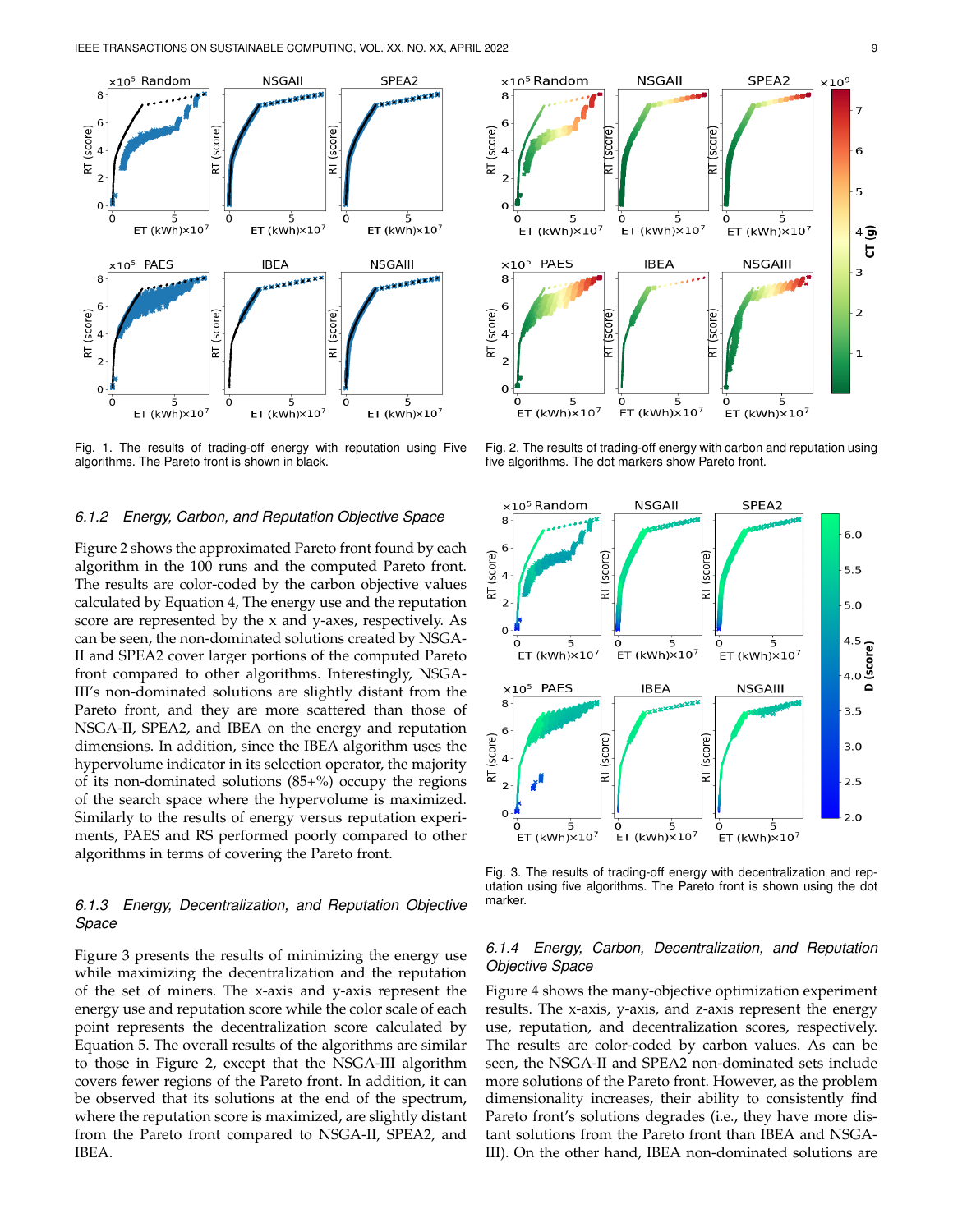

Fig. 4. The results of trading-off energy with carbon, decentralization, and reputation using five algorithms. The Pareto front is shown using dot marker.

less diverse (in terms of objective values), but they reside on the Pareto front. The NSGA-III non-dominated set covers slightly more regions of the Pareto front than IBEA's nondominated solutions. The PAES and RS algorithms found the lowest number of Pareto front's solutions. The former is a mutation-based algorithm which effectively explores the neighbors of the promising solutions. However, as the problem dimensionality increases, the algorithm's effectiveness decreases.

#### **6.2 Research Questions Answers**

#### *6.2.1 Energy Consumption and Carbon Emission*

To answer **RQ1 and RQ2**, we compare the original solution's objective value (i.e., all miners included) to the objective values of the solutions found using EAs. The reported results are the ratio of the objective score of a solution to the objective score of the original solution. Overall, using the proposed fitness functions helps the optimizers to explore the search space and find optimal solutions concerning energy consumption and carbon emissions (i.e., efficient solutions for energy consumption and carbon emissions). Indeed, energy savings and low carbon emissions are achieved with some degradation in the conflicting objective(s). It is worth mentioning that Pareto-based algorithms are used to produce non-dominated solutions to the decision-makers.

In regards to energy savings, using the first fitness function (i.e., energy vs. reputation) to explore the search space, IBEA's best solution in terms of energy consumption improves the energy efficiency by 88% at the cost of only 40% of overall reputation. The other algorithms substantially reduce energy use; however, the reputation decrease by more than 95%. It is worth noting that other algorithms (except RS) managed to find solutions with similar energy efficiency to IBEA's best solution. We notice that IBEA's non-dominated set is very limited compared to those of other MOEAs. Although the degradation in the conflicting objectives (i.e., reputation and decentralization) with energy use is considerable, solutions with such objective values can be used in private or consortium blockchain-based systems.

This is because miners are already known to organizations employing such kinds of blockchains.

In our model, we intend to reduce carbon emission by balancing with other conflicting objectives. Although the carbon emission rate produced by miners seems to strictly follow the increase of energy consumption at the same rate in figures 2 and 4, this does not mean that miners that consume high energy will produce high carbon emissions compared with other miners that consume low energy. In some cases, we can have a miner that consumes a low amount of energy but is located in a country with a high carbon intensity that leads the miner to produce high carbon emissions and vice versa. As a result, energy consumption and carbon emission can be considered as conflicting objectives. Having the carbon emission results in figures 2 and 4 that follow the energy increase shows that the optimizer has favorably selected miners from the same regions with the same carbon intensity.

Using our optimization model can reduce the amount of carbon emission in some solutions by more than 90% compared to the traditional blockchain-based systems that use PoW. For example, using the second fitness function (i.e., energy vs. carbon vs. reputation) to explore the search space, IBEA's best solution in terms of carbon emission reduces the amount of carbon emission by 92% at the cost of only 40% of overall reputation with energy consumption equal to 12% compared to the original solution. Although the other algorithms substantially reduce carbon emission, the reputation decreases by more than 95% except for PAES that decreases the reputation by 52%. Similarly to energy savings, the solutions that substantially reduce the overall reputation can be used in private or consortium blockchainbased systems.

#### *6.2.2 Performance Analysis*

For answering **RQ3**, we compare the hypervolume of the non-dominated set of each algorithm with the RS's non-dominated set's hypervolume. We use the two-tailed Wilcoxon rank-sum test with a threshold of  $p \leq 0.05$  to conduct the comparisons. The null hypothesis is algorithm X's hypervolume is significantly greater than the hypervolume produced by the RS algorithm. To compute the difference, we use Vargha and Delaney effect size. In addition, we conducted a comparison between every pair of algorithms (pairwise comparison) to answer **RQ4**.

Figure 5 presents the results of the statistical test and the effect size for each algorithm's performance using the four proposed fitness functions. In each cell, the label S denotes a significant difference, whereas label I indicates a non-significant difference. The cell color shows the effect size.

As can be seen in Figure 5, across all fitness functions, each algorithm's hypervolume is significantly greater than that of RS (see the first column of every heatmap). In addition, the difference between RS performance and that of other algorithms, is large. This is consistent with the visual representation of the algorithms' non-dominated set in Figures 1, 2 and 3.

Now, we answer **RQ4**. In fitness function 1 (i.e., energy vs. reputation) and fitness function 3 (i.e., energy vs. decentralization vs. reputation), NSGA-II's performance is the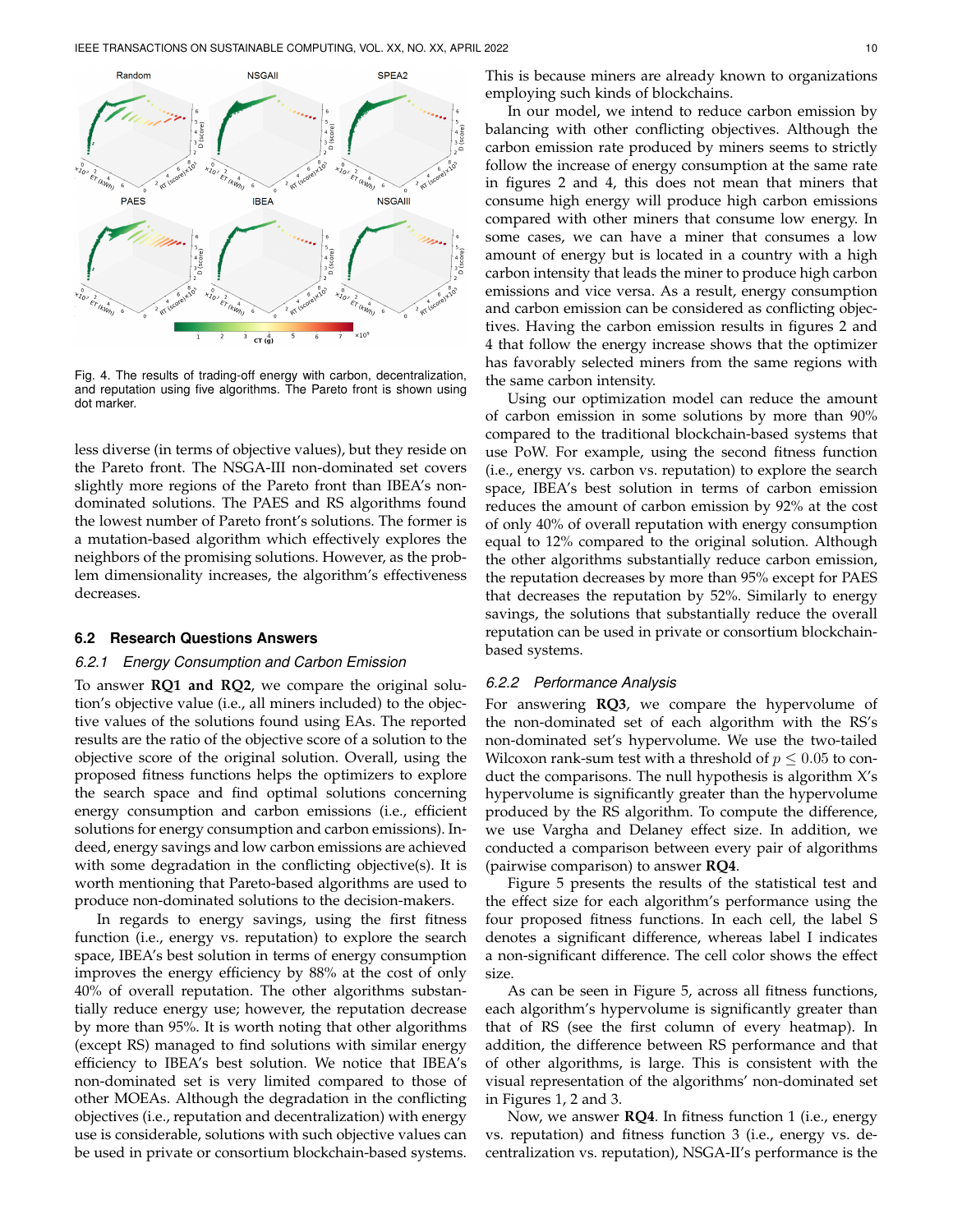

Fig. 5. Algorithms effect sizes and P-values. The letter S indicates significant differences, and the letter I denotes insignificant differences.

best among all algorithms which indicates that it produced the most diverse, non-dominated set that covers the largest portion of the search space among other non-dominated sets. PEAS has the second-worst performance, this due to its mechanism in exploring the search space. Among all algorithms used, IBEA's performance is the best in exploring the search space using the fitness function 2 (i.e., energy vs. carbon vs. reputation). We have investigated its nondominated solutions, and we have found that they are centered in the region where the hypervolume is maximized. This is due to the algorithm selection preference among solutions which prefers a larger hypervolume. However, as can be seen in Figure 3, such a mechanism restricted the solution diversity in the fitness landscape.

Interestingly, SPEA2 has the best performance among other algorithms in exploring the solution space using fitness function 4 (energy vs. carbon vs. decentralization vs. reputation). However, it is worth noting that in terms of run-time, SPEA2 has the second-worst run-time after the PAES algorithms. Our results indicate that the expensive mechanism in determining the strength of solutions enables SPEA2 to outperform other algorithms in our proposed many-objective problem.

Although NSGA-III is designed for many-objective problems, it does not perform well in our many-objective problem. We conjecture that the NSGA-III light-weight nicheing mechanism, which is based on reference points, is not as effective as other algorithms' (i.e., SPEA2, NSGA-II, and IBEA) expensive diversity-preservation mechanisms. It mainly depends on reference points being created to virtually represent how the Pareto front would look in the objective space. The quality of the created niches dramatically influences the performance of the algorithm. It is worth mentioning that the performance of NSGA-III has been shown to be worse than NSGA-II and SPEA2 in [65].

#### **7 CONCLUSION**

Blockchain technology is widely considered as one of the most important of recent developments. However, it has a critical weakness: the mining network's use of resources and excessive energy consumption. This will have a significant environmental effect and could prevent the widespread adoption of this technology. Building an optimal balance between the multiple criteria involved is an important problem.

In this paper, we have reformulated this problem as a multi-objective optimization problem. We attempt to minimize energy consumption while considering the trade-off between decentralization and reputation of miners within blockchain-based systems. To solve the problem, we have proposed four different fitness functions. Our results show that energy usage was reduced by up to 88% with a 40% reduction in reputation (a non-functional property). Moreover, using private blockchain-based systems, where miners are known, can save energy by more than 90%. For evaluating our proposed model, we have compared five different evolutionary algorithms with different diversitypreservation mechanisms. The comparisons revealed that there is no one algorithm that is consistently superior using its default settings.

Current research work seeks to reduce the energy consumption of blockchain-based systems using different methods. However, most of these methods focus on proposing alternative consensus algorithms, such as PoS and PoT. These methods are limited because they do not assist decisionmakers in choosing the best solution for their preferred criteria. They instead guess what potential solutions might be interesting.

As with every model, our proposed model has some limitations. For instance, the current model is static, and we used it in an off-line optimization scenario (i.e., optimize first, then deploy). However, our model can be used in dynamic optimization scenarios, where the environment changes overtime. In addition, for measuring energy consumption, we have used an estimation model which abstracts away systems' interactions that can affect energy estimations. Besides, we have assumed that all miners have the same device properties when competing to add blocks. It has been shown in SBSE that different hardware platforms and software systems' interactions can affect energy measurements [66]. However, such models can still produce accurate results [25].

In future work, we plan to combine evolutionary algorithms with learning algorithms to create self-adaptive approaches that deal with scenarios where miners or mining policies would change over the lifetime of the blockchainbased system operation. Also, we plan to investigate how a dynamic optimization model could provide better efficiency than static optimization taking into consideration scalability and mining process overhead. Besides, We will explore Nakamoto's coefficient and other metrics, such as the Gini coefficient, for measuring the degree of decentralization as an objective of our dynamic optimization model. In addition, we intend to conduct a sensitivity analysis on evolutionary algorithms' parameters that can impact the quality of the produced results.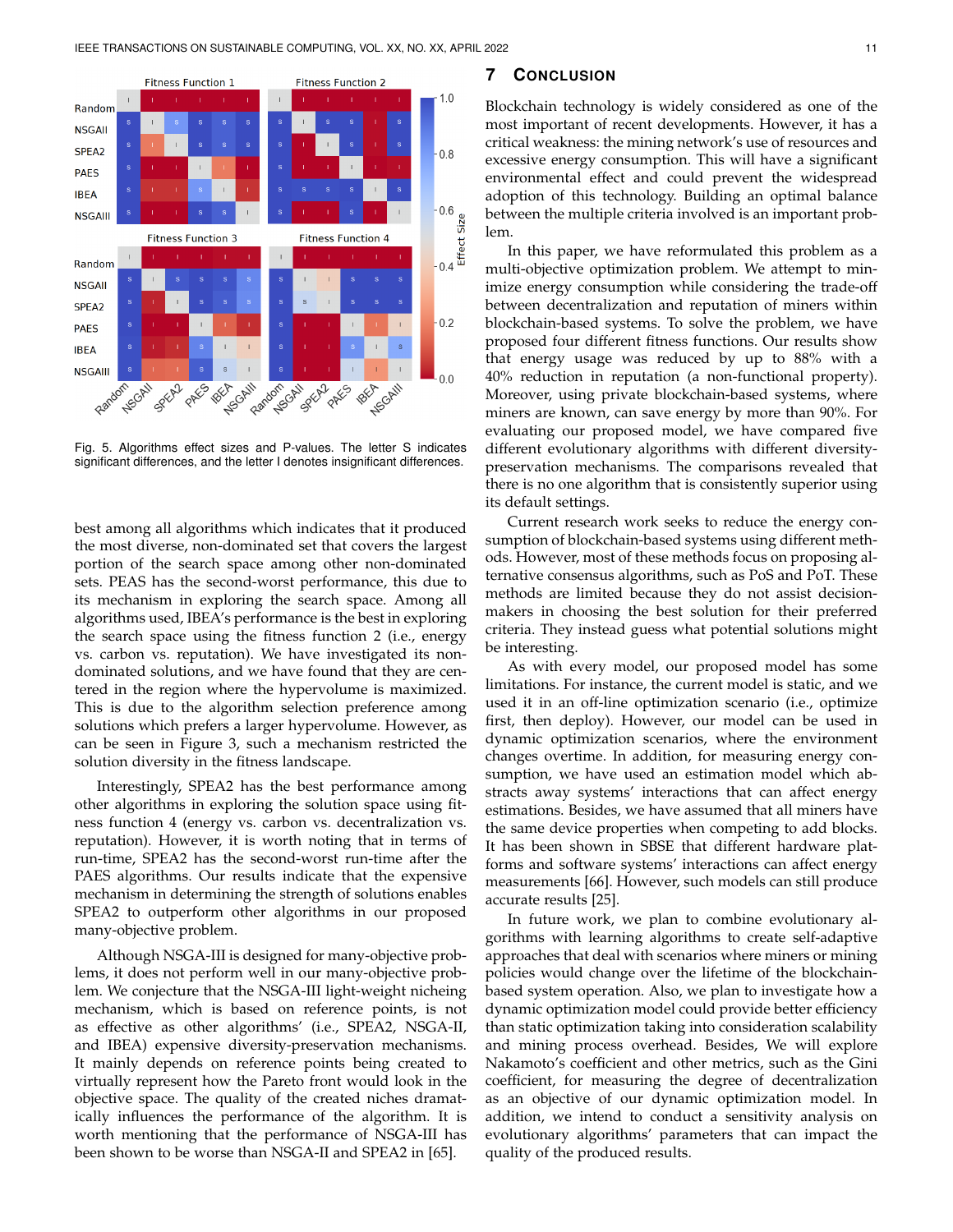#### **REFERENCES**

- [1] S. Nakamoto. (2008) Bitcoin: A peer-to-peer electronic cash system. Accessed March 2, 2019. [Online]. Available: https: //bitcoin.org/bitcoin.pdf
- [2] F. Casino, T. K. Dasaklis, and C. Patsakis, "A systematic literature review of blockchain-based applications: Current status, classification and open issues," *Telematics and Informatics*, vol. 36, pp. 55 – 81, 2019.
- [3] J. Truby, "Decarbonizing bitcoin: Law and policy choices for reducing the energy consumption of blockchain technologies and digital currencies," *Energy Research & Social Science*, vol. 44, pp. 399  $-$  410, 2018.
- [4] P. Singh and S. K. Choudhary, "Introduction: Optimization and metaheuristics algorithms," in *Metaheuristic and Evolutionary Computation: Algorithms and Applications, Studies in Computational Intelligence*. Springer, 2021, vol. 916, pp. 3–33.
- [5] A. De Vries, "Bitcoin's energy consumption is underestimated: A market dynamics approach," *"Energy Research & Social Science"*, vol. 70, p. 101721, 2020.
- [6] Cambridge Centre for Alternative Finance. (2020) Cambridge Bitcoin Electricity Consumption Index. Accessed December 31, 2020. [Online]. Available: https://www.cbeci.org
- Z. Zheng, S. Xie, H.-N. Dai, X. Chen, and H. Wang, "Blockchain challenges and opportunities: a survey," *International Journal of Web and Grid Services*, vol. 14, no. 4, pp. 352–375, 2018.
- [8] A. Gervais, G. O. Karame, K. Wüst, V. Glykantzis, H. Ritzdorf, and S. Capkun, "On the security and performance of proof of work blockchains," in *Proceedings of the 2016 ACM SIGSAC Conference on Computer and Communications Security (CCS '16)*, 2016, p. 3–16.
- L. Bahri and S. Girdzijauskas, "When trust saves energy: A reference framework for proof of trust (pot) blockchains," in *Companion Proceedings of the The Web Conference (WWW '18)*, 2018, p. 1165–1169.
- [10] Q. Zhuang, Y. Liu, L. Chen, and Z. Ai, "Proof of reputation: A reputation-based consensus protocol for blockchain based systems," in *Proceedings of the 2019 International Electronics Communication Conference (IECC '19)*, 2019, p. 131–138.
- [11] S. King and S. Nadal. (2012) Ppcoin: Peer-to-peer cryptocurrency with proof-of-stake. Accessed October 14, 2019. [Online]. Available: https://www.peercoin.net/whitepapers/ peercoin-paper.pdf
- [12] S. Dziembowski, S. Faust, V. Kolmogorov, and K. Pietrzak, "Proofs of space," in *Proceedings of the Conference on Advances in Cryptology (CRYPTO 2015)*, 2015, pp. 585–605.
- [13] M. Milutinovic, W. He, H. Wu, and M. Kanwal, "Proof of luck: An efficient blockchain consensus protocol," in *Proceedings of the 1st Workshop on System Software for Trusted Execution (SysTEX '16)*, 2016, pp. 1–6.
- [14] M. Mezmaz, N. Melab, Y. Kessaci, Y. Lee, E.-G. Talbi, A. Zomaya, and D. Tuyttens, "A parallel bi-objective hybrid metaheuristic for energy-aware scheduling for cloud computing systems," *Journal of Parallel and Distributed Computing*, vol. 71, no. 11, pp. 1497–1508, 2011.
- [15] X.-F. Liu, Z.-H. Zhan, K.-J. Du, and W.-N. Chen, "Energy aware virtual machine placement scheduling in cloud computing based on ant colony optimization approach," in *Proceedings of the 2014 Annual Conference on Genetic and Evolutionary Computation (GECCO '14)*. ACM, 2014, p. 41–48.
- [16] J.-W. Lee and J.-J. Lee, "Ant-colony-based scheduling algorithm for energy-efficient coverage of wsn," *IEEE Sensors Journal*, vol. 12, no. 10, pp. 3036–3046, 2012.
- [17] I. Ahmad, S. Ranka, and S. U. Khan, "Using game theory for scheduling tasks on multi-core processors for simultaneous optimization of performance and energy," in *2008 IEEE International Symposium on Parallel and Distributed Processing*, 2008, pp. 1–6.
- [18] E. V. Dinesh Subramaniam and V. Krishnasamy, "Energy aware smartphone tasks offloading to the cloud using gray wolf optimization," *Journal of Ambient Intelligence and Humanized Computing*, vol. 12, no. 3, pp. 3979–3987, 2021.
- [19] Y. Chen, N. Zhang, Y. Zhang, X. Chen, W. Wu, and X. Shen, "Energy efficient dynamic offloading in mobile edge computing for internet of things," *IEEE Transactions on Cloud Computing*, vol. 9, no. 3, pp. 1050–1060, 2021.
- [20] M. Askarizade Haghighi, M. Maeen, and M. Haghparast, "An energy-efficient dynamic resource management approach based on clustering and meta-heuristic algorithms in cloud computing

iaas platforms," *Wireless Personal Communications*, vol. 104, no. 4, pp. 1367–1391, 2019.

- [21] S. A. Sert, H. Bagci, and A. Yazici, "Mofca: Multi-objective fuzzy clustering algorithm for wireless sensor networks," *Applied Soft Computing*, vol. 30, pp. 151–165, 2015.
- [22] J. Gillett, S. Rahnamayan, M. Makrehchi, and A. A. Bidgoli, "A pareto front-based metric to identify major bitcoin networks influencers," in *Proceedings of the 2020 Genetic and Evolutionary Computation Conference Companion (GECCO '20)*, 2020, p. 1395–1401.
- [23] H. Shi, S. Wang, and Y. Xiao, "Queuing without patience: A novel transaction selection mechanism in blockchain for iot enhancement," *IEEE Internet of Things Journal*, vol. 7, no. 9, pp. 7941–7948, 2020.
- [24] B. R. Bruce, J. Petke, M. Harman, and E. T. Barr, "Approximate oracles and synergy in software energy search spaces," *IEEE Transactions on Software Engineering*, vol. 45, no. 11, pp. 1150–1169, 2019.
- [25] M. A. Bokhari, B. Alexander, and M. Wagner, "In-vivo and offline optimisation of energy use in the presence of small energy signals: A case study on a popular android library," in *Proceedings of the 15th EAI International Conference on Mobile and Ubiquitous Systems: Computing, Networking and Services (MobiQuitous '18)*, 2018, p. 207–215.
- [26] M. Linares-Vásquez, G. Bavota, C. E. B. Cárdenas, R. Oliveto, M. Di Penta, and D. Poshyvanyk, "Optimizing energy consumption of guis in android apps: A multi-objective approach," in *Proceedings of the 2015 10th Joint Meeting on Foundations of Software Engineering (ESEC/FSE 2015)*, 2015, p. 143–154.
- [27] R. Morales, R. Saborido, F. Khomh, F. Chicano, and G. Antoniol, "Earmo: An energy-aware refactoring approach for mobile apps," *IEEE Transactions on Software Engineering*, vol. 44, no. 12, pp. 1176– 1206, 2018.
- [28] B. R. Bruce, J. M. Aitken, and J. Petke, "Deep parameter optimisation for face detection using the viola-jones algorithm in OpenCV," in *Search Based Software Engineering*, F. Sarro and K. Deb, Eds., 2016, pp. 238–243.
- [29] S. Sidiroglou-Douskos, S. Misailovic, H. Hoffmann, and M. Rinard, "Managing performance vs. accuracy trade-offs with loop perforation," in *Proceedings of the 19th ACM SIGSOFT Symposium and the 13th European Conference on Foundations of Software Engineering (ESEC/FSE '11)*, 2011, p. 124–134.
- [30] A. Alofi, M. A. Bokhari, R. Hendley, and R. Bahsoon, "Selecting miners within blockchain-based systems using evolutionary algorithms for energy optimisation," in *Proceedings of the Genetic and Evolutionary Computation Conference Companion (GECCO '21 Companion)*, 2021, p. 291–292.
- [31] A. Chauhan, O. P. Malviya, M. Verma, and T. S. Mor, "Blockchain and scalability," in *2018 IEEE International Conference on Software Quality, Reliability and Security Companion (QRS-C)*, 2018, pp. 122– 128.
- [32] Q. Zhou, H. Huang, Z. Zheng, and J. Bian, "Solutions to scalability of blockchain: A survey," *IEEE Access*, vol. 8, pp. 16 440–16 455, 2020.
- [33] T. Grandison and M. Sloman, "A survey of trust in internet applications," *IEEE Communications Surveys Tutorials*, vol. 3, no. 4, pp. 2–16, 2000.
- [34] A. Abdul-Rahman and S. Hailes, "Supporting trust in virtual communities," in *Proceedings of the 33rd annual Hawaii international conference on system sciences*, 2000, pp. 9–pp.
- [35] S. P. Gochhayat, S. Shetty, R. Mukkamala, P. Foytik, G. A. Kamhoua, and L. Njilla, "Measuring decentrality in blockchain based systems," *IEEE Access*, vol. 8, pp. 178 372–178 390, 2020.
- [36] P. Hewitt, *Conceptual Physics*, 13th ed. Boston, MA, USA: Pearson, 2021.
- [37] K. Wu, B. Peng, H. Xie, and Z. Huang, "An information entropy method to quantify the degrees of decentralization for blockchain systems," in *2019 IEEE 9th International Conference on Electronics Information and Emergency Communication (ICEIEC)*, 2019, pp. 1–6.
- [38] C. E. Shannon, "A mathematical theory of communication," *The Bell System Technical Journal*, vol. 27, no. 3, pp. 379–423, 1948.
- [39] D. Mingxiao, M. Xiaofeng, Z. Zhe, W. Xiangwei, and C. Qijun, "A review on consensus algorithm of blockchain," in *2017 IEEE International Conference on Systems, Man, and Cybernetics (SMC)*, 2017, pp. 2567–2572.
- [40] I. Eyal and E. G. Sirer, "Majority is not enough: Bitcoin mining is vulnerable," in *Financial Cryptography and Data Security*, 2014, pp. 436–454.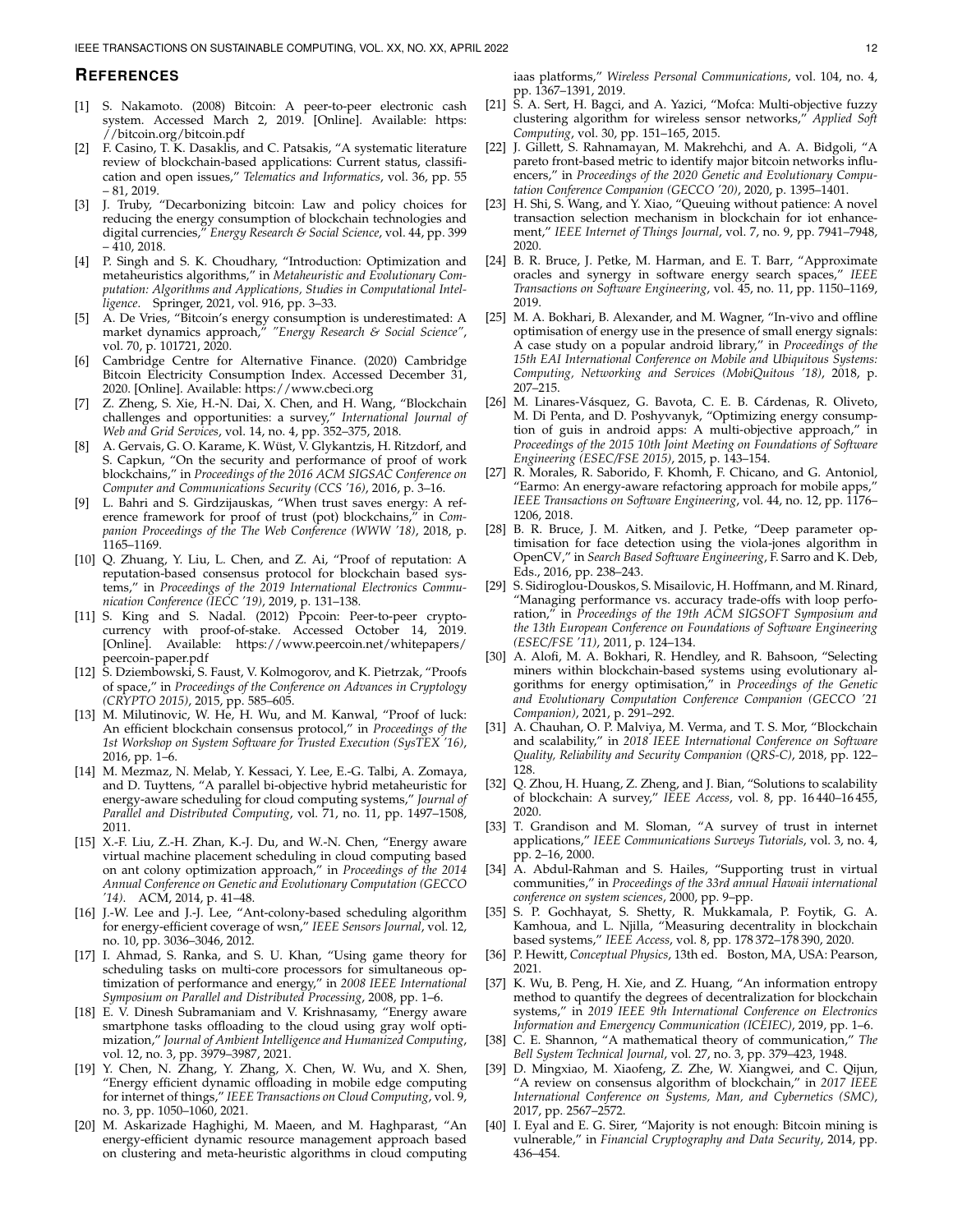- [41] E. Zitzler and L. Thiele, "Multiobjective evolutionary algorithms: a comparative case study and the strength pareto approach," *IEEE Transactions on Evolutionary Computation*, vol. 3, no. 4, pp. 257–271, 1999.
- [42] C. Audet, J. Bigeon, D. Cartier, S. Le Digabel, and L. Salomon, "Performance indicators in multiobjective optimization," *European Journal of Operational Research*, 2020.
- [43] F. Wilcoxon, "Individual comparisons by ranking methods," *Biometrics Bull*, vol. 1, no. 6, pp. 80–83, 1945.
- [44] S. S. Shapiro and M. B. Wilk, "An analysis of variance test for normality (complete samples)," *Biometrika*, vol. 52, no. 3/4, pp. 591–611, 1965.
- [45] A. Vargha and H. D. Delaney, "A critique and improvement of the cl common language effect size statistics of mcgraw and wong," *Journal of Educational and Behavioral Statistics*, vol. 25, no. 2, pp. 101–132, 2000.
- [46] K. Deb, A. Pratap, S. Agarwal, and T. Meyarivan, "A fast and elitist multiobjective genetic algorithm: Nsga-ii," *IEEE Transactions on Evolutionary Computation*, vol. 6, no. 2, pp. 182–197, 2002.
- [47] E. Zitzler, M. Laumanns, and L. Thiele, "Spea2: Improving the strength pareto evolutionary algorithm," *TIK-report*, vol. 103, 2001.
- [48] J. Knowles and D. Corne, "The pareto archived evolution strategy: a new baseline algorithm for pareto multiobjective optimisation, in *Proceedings of the 1999 Congress on Evolutionary Computation-CEC99*, vol. 1, 1999, pp. 98–105.
- [49] E. Zitzler and S. Künzli, "Indicator-based selection in multiobjective search," in *Parallel Problem Solving from Nature - PPSN VIII*, 2004, pp. 832–842.
- [50] K. Deb and H. Jain, "An evolutionary many-objective optimization algorithm using reference-point-based nondominated sorting approach, part i: Solving problems with box constraints," *IEEE Transactions on Evolutionary Computation*, vol. 18, no. 4, pp. 577– 601, 2014.
- [51] C. A. C. Coello, G. B. Lamont, D. A. Van Veldhuizen *et al.*, *Evolutionary algorithms for solving multi-objective problems*, 2nd ed. New York, NY, USA: Springer, 2007.
- [52] M. Hort and F. Sarro, "The effect of offspring population size on nsga-ii: A preliminary study," in *Proceedings of the Genetic and Evolutionary Computation Conference Companion (GECCO '21)*. ACM, 2021, p. 179–180.
- [53] Z. Li and X. Li, "A multi-objective binary-encoding differential evolution algorithm for proactive scheduling of agile earth observation satellites," *Advances in Space Research*, vol. 63, no. 10, pp. 3258–3269, 2019.
- [54] P. Back, A. Suominen, P. Malo, O. Tahvonen, J. Blank, and K. Deb, "Towards sustainable forest management strategies with moeas," in *Proceedings of the 2020 Genetic and Evolutionary Computation Conference (GECCO '20)*. ACM, 2020, p. 1046–1054.
- [55] H. Noguchi, T. Harada, and R. Thawonmas, "Parallel differential evolution applied to interleaving generation with precedence evaluation of tentative solutions," in *Proceedings of the Genetic and Evolutionary Computation Conference (GECCO '21)*. ACM, 2021, p. 706–713.
- [56] J. E. Fieldsend and K. Alyahya, "Visualising the landscape of multi-objective problems using local optima networks," in *Proceedings of the Genetic and Evolutionary Computation Conference Companion (GECCO '19)*. ACM, 2019, p. 1421–1429.
- [57] G. Fournier and F. Petrillo, "Architecting blockchain systems: A systematic literature review," in *Proceedings of the IEEE/ACM 42nd International Conference on Software Engineering Workshops (ICSEW '20)*, 2020, p. 664–670.
- [58] A. De Vries, "Bitcoin's growing energy problem," *Joule*, vol. 2, no. 5, pp. 801 – 805, 2018.
- [59] ——, "Renewable energy will not solve bitcoin's sustainability problem," *Joule*, vol. 3, no. 4, pp. 893 – 898, 2019.
- [60] C. Stoll, L. Klaaßen, and U. Gallersdörfer, "The carbon footprint of bitcoin," *Joule*, vol. 3, no. 7, pp. 1647 – 1661, 2019.
- [61] Carbon Footprint Ltd. (2020) Country specific electricity grid greenhouse gas emissions factors. Accessed November 02, 2020. [Online]. Available: https://www.carbonfootprint.com/ international electricity factors.html
- [62] M. S. Mahbub, M. Wagner, and L. Crema, "Multi-objective optimisation with multiple preferred regions," in *Australasian Conference on Artificial Life and Computational Intelligence*, 2017, pp. 241–253.
- [63] U. Bhowan, M. Zhang, and M. Johnston, "Multi-objective genetic programming for classification with unbalanced data," in *Australasian Joint Conference on Artificial Intelligence*, 2009, pp. 370–380.
- [64] E. Osaba, R. Carballedo, F. Diaz, E. Onieva, I. De La Iglesia, and A. Perallos, "Crossover versus mutation: A comparative analysis of the evolutionary strategy of genetic algorithms applied to combinatorial optimization problems," *The Scientific World Journal*, vol. 2014, 2014.
- [65] B. Changaival, G. Danoy, D. Kliazovich, F. Guinand, M. R. Brust, J. Musial, K. Lavangnananda, and P. Bouvry, "Toward real-world vehicle placement optimization in round-trip carsharing," in *Proceedings of the 2019 Genetic and Evolutionary Computation Conference (GECCO '19)*, 2019, p. 1138–1146.
- [66] M. A. Bokhari, B. Alexander, and M. Wagner, "Towards rigorous validation of energy optimisation experiments," in *Proceedings of the 2020 Genetic and Evolutionary Computation Conference (GECCO '20)*, 2020, p. 1232–1240.
- [67] D. Hadka. (2015) MOEA framework user guide (Version 2.6). Accessed October 14, 2019. [Online]. Available: http: //www.moeaframework.org



**Akram Alofi** received the Bachelor's degree in computer science (First Class Honours) from Umm Al-Qura University, Makkah, Saudi Arabia and received the Master's degree in information technology (Golden Key Award) from Flinders University, Adelaide, Australia. He is currently working toward the PhD degree in the School of Computer, University of Birmingham, United Kingdom. His research interests include software engineering, optimization, trust management, and blockchain.

PLACE PHOTO HERE

**Mahmoud A. Bokhari** is an Assistant Professor at the School of Computer Science, Taibah University, Saudi Arabia. He has done his PhD studies in Computer Science at the University of Adelaide, Adelaide, Australia. His research interests include green software engineering, searchbased software engineering, ubiquitous computing, and software testing.



**Rami Bahsoon** is a Senior Lecturer ( Associate Professor) at the School of Computer Science, University of Birmingham, United Kingdom. Bahsoon conducts research in the fundamentals of self-adaptive and managed software architectures and its application to emerging paradigms, such as cloud, microservices, IoT, CPS, etc. His investigations have also looked at self-aware software architectures, economics-driven software architectures, and technical debt management in software. He co-edited four books on

Software Architecture, including Economics-Driven Software Architecture; Software Architecture for Big Data and the Cloud; Aligning Enterprise System, and Software Architecture. He holds a PhD in Software Engineering from University College London (2006) on software architectures and was a MBA Fellow in Technology at London Business School (2003-2005). He is a fellow of the Royal Society of Arts, Associate Editor of IEEE Software, and Editor of Wiley Software Practice and Experience.



**Robert Hendley** is a lecturer at the School of Computer Science, University of Birmingham, United Kingdom. His research interests include information visualization, information networks, user interface design, plan recognition, adaptive hypertext, and intelligent tutoring systems.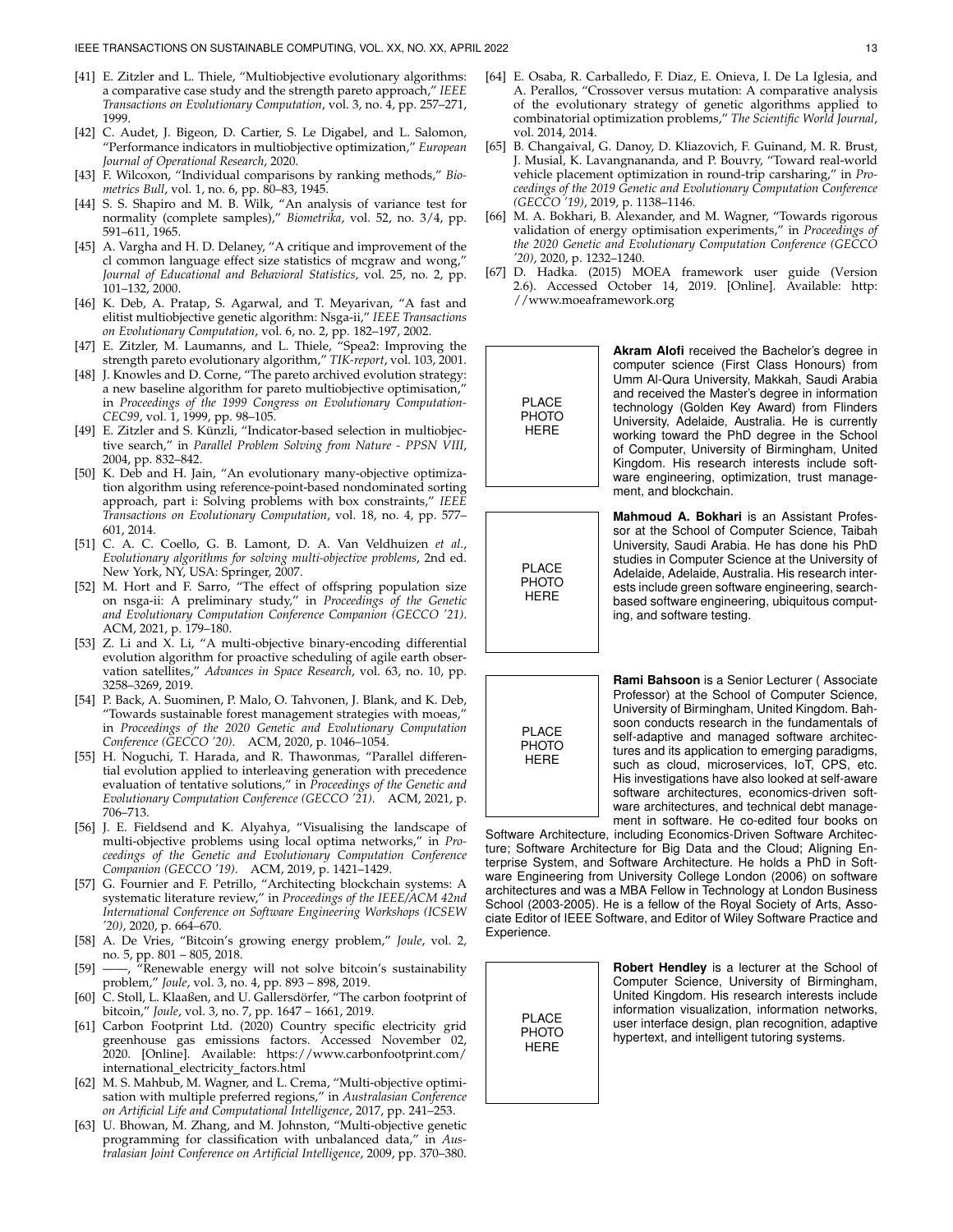#### **Supplemental Materials: Optimizing the Energy Consumption of Blockchain-based Systems Using Evolutionary Algorithms: A New Problem Formulation**

Akram Alofi, Mahmoud A. Bokhari, Rami Bahsoon and Robert Hendley

#### **APPENDIX A**

Appendix A provides a table that summarizes each study discussed in the Related Work Section. Table 4, shows the reference number of the study, the problem solved, the optimization technique used, and its area.

| Reference | Problem Considered            | Optimization Technique                       | Area                         |
|-----------|-------------------------------|----------------------------------------------|------------------------------|
| [9]       | Energy consumption            | New consensus algorithm                      | Blockchain technology        |
| [10]      | Energy consumption            | New consensus algorithm                      | Blockchain technology        |
| $[11]$    | Energy consumption            | New consensus algorithm                      | Blockchain technology        |
| $[12]$    | Energy consumption            | New consensus algorithm                      | Blockchain technology        |
| [13]      | Energy consumption            | New consensus algorithm                      | Blockchain technology        |
| $[14]$    | Energy consumption            | Scheduling with multi-objective optimization | Heterogeneous computing      |
| $[15]$    | Energy consumption            | Scheduling with multi-objective optimization | Cloud computing              |
| [16]      | Energy consumption            | Scheduling with multi-objective optimization | Wireless sensor network      |
| $[17]$    | Energy consumption            | Scheduling with multi-objective optimization | Multi-core processors system |
| [18]      | Energy consumption            | Offloading with a meta-heuristic algorithm   | Cloud computing              |
| $[19]$    | Energy consumption            | Offloading with stochastic optimization      | Mobile edge computing        |
| [20]      | Energy consumption            | Clustering with Meta-heuristic algorithms    | Cloud computing              |
| $[21]$    | Energy consumption            | Clustering with multi-objective optimization | Wireless sensor networks     |
| [22]      | Bitcoin network's influencers | Multi-objective optimization                 | Blockchain technology        |
| [23]      | Bitcoin utility               | Multi-objective optimization                 | Blockchain technology        |
| [24]      | Energy consumption            | Genetic Improvement                          | Applications                 |
| [25]      | Energy consumption            | Genetic Improvement                          | Mobile application           |
| [26]      | Energy consumption            | Multi-objective optimization                 | Mobile application           |
| [27]      | Energy consumption            | Multi-objective optimization                 | Mobile application           |
| [28]      | <b>Execution</b> time         | Deep parameter optimization                  | Face detection               |
| [29]      | Performance                   | Loop perforation                             | Applications                 |

#### TABLE 4 A Summary of Related Work

#### **APPENDIX B**

Appendix B provides a table that lists all notations used in this paper. A list of notations used and their description are presented in Table 5.

> TABLE 5 A List of Notations

| Notation         | Description                                                                                                  |
|------------------|--------------------------------------------------------------------------------------------------------------|
| EМ               | The energy consumption for each miner $(kilowatt - hour)$                                                    |
| $\boldsymbol{P}$ | The amount of power used by a mining device $(watt)$                                                         |
| T                | The hours of participating in the blockchain network per day (hours)                                         |
| mD               | The number of mining devices                                                                                 |
| EТ               | The total energy consumption of all participating miners in a Pareto front's solution ( $kilowatt - hour$ )  |
| m                | The number of miners that compose the network of a blockchain-based system                                   |
| X                | The value of each gene in a Pareto front's solution representation ( $X \in \{1,0\}$ )                       |
| CM               | The greenhouse gas emissions produced by a miner $(gram)$                                                    |
| ΕF               | the emission factor of electricity in the miner's location $(gCO_2eq/kWh)$                                   |
| CT               | The total carbon emission generated by all participating miners in a Pareto front's solution $(gCO_2eq/kWh)$ |
| D                | The degree of decentralization                                                                               |
| FН               | The fraction of the hashrate of a miner in a solution                                                        |
| $h_{\cdot}$      | The hashrate of a miner                                                                                      |
| $h_t$            | The total hashrate of all participating miners in a Pareto front's solution.                                 |
| RM               | The reputation value for a miner                                                                             |
| B                | The total number of mined blocks in the blockchain                                                           |
| b                | The number of blocks mined by a miner                                                                        |
| s                | The total of fees and rewards a miner has                                                                    |
| RT               | The total reputation of all participating miners in a Pareto front's solution                                |
| $H_c$            | The hashrate for a miner that will be compared to other miners' hashrate in a solution                       |
| TL               | The percentage of tolerance level in a blockchain-based system                                               |